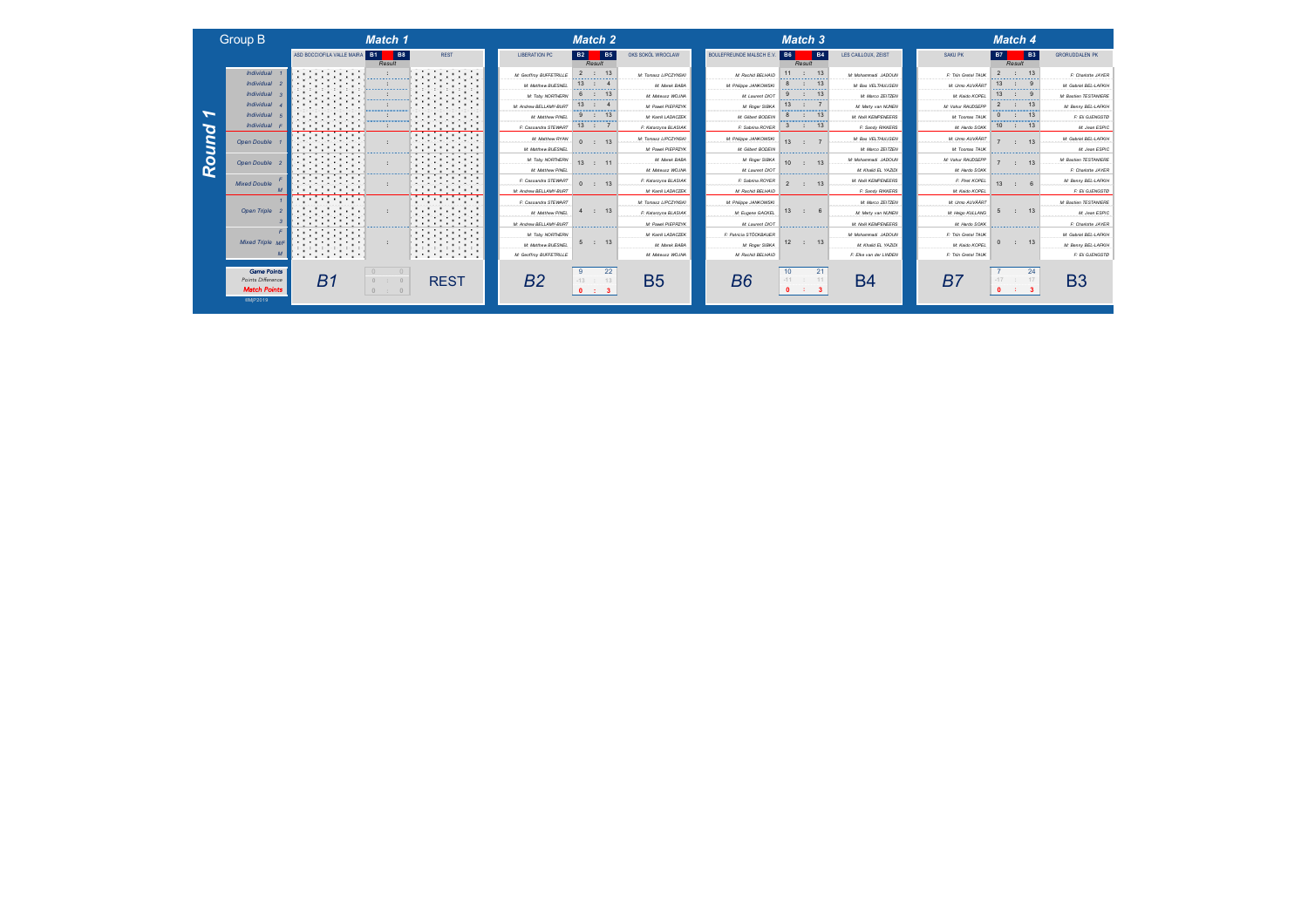| <b>Group B</b> |  |
|----------------|--|
|                |  |

*Round 2*

Round

 $\mathbf{\Omega}$ 

*Match Points* ©MjP2019

| <b>Group B</b>                    |                                           | Match 1                                                                                                                                                                                                                                          |                                           |                                             | Match 2                          |                                           |                                           | Match 3                                                      |                                       | <b>Mate</b>                                   |
|-----------------------------------|-------------------------------------------|--------------------------------------------------------------------------------------------------------------------------------------------------------------------------------------------------------------------------------------------------|-------------------------------------------|---------------------------------------------|----------------------------------|-------------------------------------------|-------------------------------------------|--------------------------------------------------------------|---------------------------------------|-----------------------------------------------|
|                                   | OKS SOKÓL WROCLAW                         | <b>B5</b><br>Result                                                                                                                                                                                                                              | <b>B6</b> BOULEFREUNDE MALSCH E.V.        | <b>LIBERATION PC</b>                        | <b>B4</b><br><b>B2</b><br>Result | LES CAILLOUX, ZEIST                       | ASD BOCCIOFILA VALLE MAIRA B1             | <b>B7</b><br>Result                                          | SAKU PK                               | <b>B8</b><br><b>REST</b><br>Re:               |
| <b>Individual</b>                 | M: Marek BARA                             | : 13                                                                                                                                                                                                                                             | M: Philippe JANKOWSKI                     | M: Callum STEWART                           | 10 : 13                          | M: Bas VELTHUIJSEN                        | M: Romano DIGLAUDI                        | 13 <sup>1</sup>                                              | M: Urmo AUVÄÄRT                       | .                                             |
| Individual 2<br><b>Individual</b> | M: Pawel PIEPRZYK<br>M: Tomasz LIPCZYNSK  | 13                                                                                                                                                                                                                                               | M: Laurent DIOT<br>M: Roger SIBKA         | M: Toby NORTHERN<br>M: Matthew PINEL        | 13                               | M: Marco ZEITZEN<br>M: Noël KEMPENEERS    | M: Mose NASSA<br>M: Florian COMETTO       | 13                                                           | M: Kaido KOPEL                        | <b><i><u>ARRESTS</u></i></b>                  |
| Individual                        | M: Mateusz WOJNA                          | <u> Alexandria (Alexandria Continua)</u>                                                                                                                                                                                                         | M: Rachid BELHAID                         | M: Matthew RYAN                             | <u> Alexandria (m. 1888)</u>     | M: Khalid EL YAZIDI                       | M: Andrea CHIAPELLO                       | .<br>13<br><u> and and and and and and an</u>                | M: Heigo KULLANG<br>M: Vahur RAUDSEPP |                                               |
| <b>Individual</b>                 | M: Kamil LADACZEK                         |                                                                                                                                                                                                                                                  | M: Gilbert BODEI!                         | M: Geoffroy BUFFETRILLE                     | 13<br>--------                   | M: Mohammadi JADOUN                       | M: Fabio DUTTO                            | .                                                            | M: Hardo SOKK                         | ,,,,,,,,,,,<br>.                              |
| <b>Individual</b>                 | F: Katarzyna BLASIAK                      | 5<br>$\therefore$ 13                                                                                                                                                                                                                             | F: Sabrina ROYER                          | F: Cassandra STEWART                        | 11 : 13                          | F: Elke van der LINDEN                    | F: Rosella DURBANO                        | 13<br>0                                                      | F: Triin Gretel TAUK                  |                                               |
| Open Double                       | M: Tomasz LIPCZYNSKI<br>M: Pawel PIEPRZYK | 2 : 13                                                                                                                                                                                                                                           | M: Rachid BELHAID<br>M: Gilbert BODEIN    | M: Andrew BELLAMY-BURT<br>M: Callum STEWART | $10$ :<br>13                     | M: Mohammadi JADOUN<br>M: Marty van NUNEN | M: Mose NASSA<br>M: Luca ABBA             | 13                                                           | M: Urmo AUVÄÄRT<br>M: Vahur RAUDSEPP  | <b>STATE</b><br>.                             |
| Open Double 2                     | M: Mateusz WOJNA                          | .<br>13<br><b>COLL</b>                                                                                                                                                                                                                           | M: Eugene GACKEL                          | M: Matthew PINEL<br>________________        | <br>13 <sup>1</sup>              | M: Marco ZEITZEN                          | M: Florian COMETTO                        | .<br>13                                                      | M: Toomas TAUK                        |                                               |
| <b>Mixed Double</b>               | M: Marek BABA<br>F: Katarzyna BLASIAK     | <u>and and an operation of the sta</u><br>13<br>$\sim$                                                                                                                                                                                           | M: Laurent DIOT<br>F: Patricia STOCKBAUER | M: Geoffroy BUFFETRILLE<br>M: Toby NORTHERN | 5 : 13                           | M: Bas VELTHUUSEN<br>M: Noël KEMPENEERS   | M: Andrea CHIAPELLO<br>M: Romano DIGLAUDI | <u> Alexandro Alexandro Alexandro </u><br>$\mathbf{a}$<br>13 | M: Hardo SOKK<br>M: Kaido KOPEL       | <b>COLUM</b><br><b>Service Service</b><br>.   |
| $\overline{M}$                    | M: Kamil LADACZEK                         |                                                                                                                                                                                                                                                  | M: Roger SIBKA                            | F: Cassandra STEWART                        |                                  | F: Sandy RIKKERS                          | F: Rosella DURBANO                        |                                                              | F: Piret KOPEL                        | .<br>.                                        |
| Open Triple 2                     | M: Mateusz WOJNA                          | 10 : 13                                                                                                                                                                                                                                          | M: Eugene GACKEL                          | M: Andrew BELLAMY-BURT                      | 10 : 13                          | M: Marty van NUNEN                        | M: Rorian COMETTO                         | 13                                                           | M: Toomas TAUK                        | .<br>.<br>.                                   |
|                                   | M: Kamil LADACZEK<br>M: Marek BABA        |                                                                                                                                                                                                                                                  | M: Laurent DIOT<br>M: Philippe JANKOWSKI  | M: Callum STEWART<br>M: Matthew PINEL       |                                  | M: Noël KEMPENEERS<br>M: Marco ZEITZEN    | M: Andrea CHIAPELLO<br>M: Luca ABBA       |                                                              | M: Urmo AUVÄÄRT<br>M: Heigo KULLANG   | .                                             |
|                                   | F: Katarzyna BLASIAK                      | <b><i><u>Programmation Contractor Contractor Contractor Contractor Contractor Contractor Contractor Contractor Contractor Contractor Contractor Contractor Contractor Contractor Contractor Contractor Contractor Contractor Contrac</u></i></b> | F: Patricia STOCKBAUER                    | M: Toby NORTHERN                            | a manazarta manazarta da m       | F: Marsha NUIJTEN                         | M: Romano DIGLAUDI                        | a sa matangan na matangan na m                               | M: Kaido KOPEL                        | .<br>.                                        |
| <b>Mixed Triple M/F</b>           | M: Tomasz LIPCZYNSKI                      | 5 : 13                                                                                                                                                                                                                                           | M: Roger SIBKA                            | M: Matthew RYAN                             | <b>Contract Contract</b><br>13   | M: Khalid EL YAZIDI                       | M: Fabio DUTTO                            | 13                                                           | M: Hardo SOKK                         |                                               |
| M                                 | M: Pawel PIEPRZYK                         |                                                                                                                                                                                                                                                  | M: Rachid BELHAID                         | F: Cassandra STEWART                        |                                  | M: Mohammadi JADOUN                       | F: Erika MASSUCCO                         |                                                              | F: Triin Gretel TAUK                  | The Committee of the Committee of<br>. .<br>. |

|                    |                                       | <u> .</u>                                                                                                                                                                                                                                        |                                     |                                             |                                          |                                          |                                           |                                               |                                   |                                                                                                                                                                                                                                      |                       |  |  |
|--------------------|---------------------------------------|--------------------------------------------------------------------------------------------------------------------------------------------------------------------------------------------------------------------------------------------------|-------------------------------------|---------------------------------------------|------------------------------------------|------------------------------------------|-------------------------------------------|-----------------------------------------------|-----------------------------------|--------------------------------------------------------------------------------------------------------------------------------------------------------------------------------------------------------------------------------------|-----------------------|--|--|
|                    | OKS SOKÓL WROCLAW                     | <b>B6</b><br><b>B5</b>                                                                                                                                                                                                                           | BOULEFREUNDE MALSCH E.V.            | <b>LIBERATION PC</b>                        | <b>B4</b><br><b>B2</b>                   | LES CAILLOUX, ZEIST                      | ASD BOCCIOFILA VALLE MAIRA                | <b>B1</b><br><b>B7</b>                        | SAKU PK                           | <b>REST</b>                                                                                                                                                                                                                          | <b>B8</b><br><b>B</b> |  |  |
|                    |                                       | Result                                                                                                                                                                                                                                           |                                     |                                             | Result                                   |                                          |                                           | Result                                        |                                   |                                                                                                                                                                                                                                      | Result                |  |  |
| Isubivid           | M: Marek BABA                         | : 13<br>8                                                                                                                                                                                                                                        | M: Phillope JANKOWSKI               | M: Callum STEWART                           | 10 <sup>1</sup><br>: 13                  | M: Bas VELTHUUSEN                        | M: Romano DIGLAUDI                        | 13                                            | M: Urmo AUVÄÄRT                   | and the company of the com-                                                                                                                                                                                                          |                       |  |  |
| Isubivid           | M: Pawel PIEPRZYK                     | 13                                                                                                                                                                                                                                               | M: Laurent DIOT                     | M: Toby NORTHERN                            | 6<br>13                                  | M: Marco ZEITZEN                         | M: Mose NASSA                             | 13                                            | M: Kaido KOPEL                    |                                                                                                                                                                                                                                      |                       |  |  |
| dividual           | M: Tomasz LIPCZYNSKI                  |                                                                                                                                                                                                                                                  | M: Roger SIBKA                      | M: Matthew PINEL                            |                                          | M: Noël KEMPENEERS                       | M: Florian COMETTO                        | .                                             | M: Heigo KULLANG                  |                                                                                                                                                                                                                                      | .                     |  |  |
| dividual           | M: Mateusz WOJNA                      | 13                                                                                                                                                                                                                                               | M: Rachid BELHAID                   | M: Matthew RYAN                             | 13<br><u> Santa Caracteria (m. 1888)</u> | M: Khalid EL YAZIDI                      | M: Andrea CHIAPELLO                       | 13<br>a sa manang manang manang               | M: Vahur RAUDSEPP                 |                                                                                                                                                                                                                                      |                       |  |  |
| dividual           | M: Kamil LADACZEK                     | $13$ :<br>-9                                                                                                                                                                                                                                     | M: Gilbert BODEIN                   | M: Geoffroy BUFFETRILLE                     | $\therefore$ 13<br>8                     | M: Mohammadi JADOUN                      | M: Fabio DUTTO                            | 8<br>13<br>$\sim$ 100                         | M: Hardo SOKK                     |                                                                                                                                                                                                                                      |                       |  |  |
| Idividual          | F: Katarzyna BLASIAK                  | 5 : 13                                                                                                                                                                                                                                           | F: Sabrina ROYER                    | F: Cassandra STEWART                        | 11 : 13                                  | F: Elke van der LINDEN                   | F: Rosella DURBANO                        | 13<br>$\sim$ 10                               | F: Thin Gretal TAUK               |                                                                                                                                                                                                                                      |                       |  |  |
| Double             | M: Tomasz LIPCZYNSKI                  | 13                                                                                                                                                                                                                                               | M: Rachid BELHAID                   | M: Andrew BELLAMY-BURT                      | 10 <sup>1</sup>                          | M: Mohammadi JADOUN                      | M: Mose NASSA                             |                                               | M: Urmo AUVÄÄRT                   | the company of the company of the<br>والمتواط والمتوارد والمتوارث والمتوار                                                                                                                                                           |                       |  |  |
|                    | M: Pawel PIEPRZYK                     | .                                                                                                                                                                                                                                                | M: Gilbert BODEIN                   | M: Callum STEWART                           | .                                        | M: Marty van NUNEN                       | M: Luca ABBA'                             | .                                             | M: Vahur RAUDSEPP                 | .                                                                                                                                                                                                                                    |                       |  |  |
| Double             | M: Mateusz WOJNA                      | $\therefore$ 13                                                                                                                                                                                                                                  | M: Eugene GACKEL                    | M: Matthew PINEL                            | 13                                       | M: Marco ZEITZEN                         | M: Florian COMETTO                        | 13                                            | M: Toomas TAUK                    |                                                                                                                                                                                                                                      |                       |  |  |
|                    | M: Marek BABA                         | <u>and and an operation of the sta</u>                                                                                                                                                                                                           | M: Laurent DIOT                     | M: Geoffroy BUFFETRILLE                     | and an announcement of the control of    | M: Bas VELTHUIJSEN                       | M: Andrea CHIAPELLO                       | <b>Construction Construction Construction</b> | M: Hardo SOKK                     |                                                                                                                                                                                                                                      |                       |  |  |
| <b>Double</b>      | F: Katarzyna BLASIAK                  | $\cdot$ 13<br>$\Omega$                                                                                                                                                                                                                           | F: Patricia STOCKBAUER              | M: Toby NORTHERN                            | $\cdot$ 13<br>$5^{\circ}$                | M: Noël KEMPENEERS                       | M: Romano DIGLAUDI                        | 8<br>13<br>$\sim$                             | M: Kaido KOPEL                    | .<br>.                                                                                                                                                                                                                               |                       |  |  |
| $\overline{M}$     | M: Kamil LADACZEK                     |                                                                                                                                                                                                                                                  | M: Roger SIBKA                      | F: Cassandra STEWART                        |                                          | F: Sandy RIKKERS                         | F: Rosella DURBANO                        |                                               | F: Piret KOPEL                    | .                                                                                                                                                                                                                                    |                       |  |  |
| en Triple          | M: Mateusz WOJNA<br>M: Kamil LADACZEK | 10 : 13                                                                                                                                                                                                                                          | M: Eugene GACKEL<br>M: Laurent DIOT | M: Andrew BELLAMY-BURT<br>M: Callum STEWART | 10<br>$\therefore$ 13                    | M: Marty van NUNEN<br>M: Noël KEMPENEERS | M: Florian COMETTO<br>M: Andrea CHIAPELLO | 13<br>$\mathbb{R}^n$                          | M: Toomas TAUK<br>M: Urmo AUVÄÄRT | <b>The Contract of the Contract of the Contract of the Contract of the Contract of the Contract of the Contract of the Contract of the Contract of the Contract of the Contract of the Contract of the Contract of the Contract </b> |                       |  |  |
|                    | M: Marek BABA                         |                                                                                                                                                                                                                                                  | M: Phillope JANKOWSKI               | M: Matthew PINEL                            |                                          | M: Marco ZEITZEN                         | M: Luca ABBA*                             |                                               | M: Heigo KULLANG                  | <b>A</b>                                                                                                                                                                                                                             |                       |  |  |
|                    |                                       | <b><i><u>Programmation control to the State State State State State State State State State State State State State State State State State State State State State State State State State State State State State State State Stat</u></i></b> |                                     |                                             | <b>Alexandro Alexandro Alexandro</b>     |                                          |                                           | <u>an an an amaran an an an an a</u>          |                                   |                                                                                                                                                                                                                                      |                       |  |  |
| ed Triple M/F      | F: Katarzyna BLASIAK                  | 13                                                                                                                                                                                                                                               | F: Patricia STÖCKBAUER              | M: Toby NORTHERN                            | : 13                                     | F: Marsha NUIJTEN                        | M: Romano DIGLAUDI                        | 13                                            | M: Kaido KOPEL                    | the property and<br><b>Contract Contract Contract</b>                                                                                                                                                                                |                       |  |  |
|                    | M: Tomasz LIPCZYNSKI                  | <b>Contract Contract</b>                                                                                                                                                                                                                         | M: Roger SIBKA                      | M: Matthew RYAN                             |                                          | M: Khalid EL YAZIDI                      | M: Fabio DUTTO                            |                                               | M: Hardo SOKK                     | .                                                                                                                                                                                                                                    |                       |  |  |
| M                  | M: Pawel PIEPRZYK                     |                                                                                                                                                                                                                                                  | M: Rachid BELHAID                   | F: Cassandra STEWART                        |                                          | M: Mohammadi JADOUN                      | F: Erika MASSUCCO                         |                                               | F: Thin Gretel TAUK               | .                                                                                                                                                                                                                                    |                       |  |  |
| <b>Game Points</b> |                                       | 29                                                                                                                                                                                                                                               |                                     |                                             | 28                                       |                                          |                                           | 26<br>5                                       |                                   |                                                                                                                                                                                                                                      |                       |  |  |
| nts Difference     | B5                                    | 27<br>$-27$                                                                                                                                                                                                                                      | B6                                  | B2                                          | 25                                       | B4                                       | B1                                        | $-21$                                         | B7                                | RES1                                                                                                                                                                                                                                 |                       |  |  |
| atch Pointe        |                                       | $\sim$<br><b>STATE OF STATE OF STATE</b>                                                                                                                                                                                                         |                                     |                                             | $\sim$                                   |                                          |                                           |                                               |                                   |                                                                                                                                                                                                                                      |                       |  |  |

|                      | Match 1                                                                                                                                                                                                                                          |                                |                         | Match 2                            |                        |                           | <b>Match 3</b>                                                                                                        |                     |                                                   | Match 4                                                                                                                                                                                                                                          |                                                                       |
|----------------------|--------------------------------------------------------------------------------------------------------------------------------------------------------------------------------------------------------------------------------------------------|--------------------------------|-------------------------|------------------------------------|------------------------|---------------------------|-----------------------------------------------------------------------------------------------------------------------|---------------------|---------------------------------------------------|--------------------------------------------------------------------------------------------------------------------------------------------------------------------------------------------------------------------------------------------------|-----------------------------------------------------------------------|
| OKS SOKÓL WROCLAW    | <b>B5</b><br><b>B6</b><br>Result                                                                                                                                                                                                                 | <b>BOULEFREUNDE MALSCH E.V</b> | <b>LIBERATION PC</b>    | <b>B4</b><br><b>B2</b><br>Result   | LES CAILLOUX, ZEIST    | ASD BOCCIOFILA VALLE MAIR | <b>B7</b><br><b>B1</b><br>Result                                                                                      | <b>SAKU PK</b>      | <b>REST</b>                                       | <b>B3</b><br><b>B8</b><br>Result                                                                                                                                                                                                                 | <b>GRORUDDALEN PH</b>                                                 |
| M: Marek BABA        | 13<br>8<br>$\mathbb{R}^n$<br>------------                                                                                                                                                                                                        | M: Philippe JANKOWSKI          | M: Callum STEWART       | 10<br>13<br>.                      | M: Bas VELTHUUSEN      | M: Romano DIGLAUDI        | 13<br>.                                                                                                               | M: Urmo AUVÄÄRT     | .                                                 |                                                                                                                                                                                                                                                  | .                                                                     |
| M: Pawel PIEPRZYK    | 13<br>9<br>.                                                                                                                                                                                                                                     | M: Laurent DIOT                | M: Toby NORTHERN        | 6<br>13<br>                        | M: Marco ZEITZEN       | M: Mose MASSA             | 13<br>.                                                                                                               | M: Kaido KOPEL      |                                                   | . <u>.</u>                                                                                                                                                                                                                                       |                                                                       |
| M: Tomasz LIPCZYNSK  |                                                                                                                                                                                                                                                  | M: Roger SIBKA                 | M: Matthew PINEL        | 8<br>-13<br>.                      | M: Noël KEMPENEERS     | M: Florian COMETTI        |                                                                                                                       | M: Heigo KULLANG    |                                                   | .                                                                                                                                                                                                                                                | . .                                                                   |
| M: Mateusz WOJNA     | 13<br><u> Alexandria (Alexandria Continua)</u>                                                                                                                                                                                                   | M: Rachid BELHAID              | M: Matthew RYAN         | -13                                | M: Khalid EL YAZIDI    | M: Andrea CHIAPELLO       | 13<br>and an announcement of the contract of                                                                          | M: Vahur RAUDSEPP   |                                                   | <u> Alexandria (Alexandria (Alexandria)</u>                                                                                                                                                                                                      |                                                                       |
| M: Kamil LADACZEK    | 13                                                                                                                                                                                                                                               | M: Gilbert BODEIN              | M: Geoffroy BUFFETRILLE | 13<br>8<br>.                       | M: Mohammadi JADOUN    | M: Fabio DUTTO            | 13<br>8<br>. <u>.</u>                                                                                                 | M: Hardo SOKK       | . .                                               | .                                                                                                                                                                                                                                                | .                                                                     |
| F: Katarzyna BLASIAK | 13<br>5                                                                                                                                                                                                                                          | F: Sabrina ROYER               | F: Cassandra STEWART    | 11 : 13                            | F: Elke van der LINDEN | F: Rosella DURBANO        | 13<br>- 11                                                                                                            | F: Thin Gretal TAUK |                                                   |                                                                                                                                                                                                                                                  | .<br>. .<br>.                                                         |
| M: Tomasz LIPCZYNSK  |                                                                                                                                                                                                                                                  | M: Rachid BELHAID              | M: Andrew BELLAMY-BURT  | 10<br>13                           | M: Mohammadi JADOUN    | M: Mose NASSA             | 13                                                                                                                    | M: Urmo AUVÄÄRT     | --                                                |                                                                                                                                                                                                                                                  | . .<br>. .<br>.                                                       |
| M: Pawel PIEPRZYK    | .                                                                                                                                                                                                                                                | M: Gilbert BODEIN              | M: Callum STEWART       | .                                  | M: Marty van NUNEN     | M: Luca ABBA              | .                                                                                                                     | M: Vahur RAUDSEPP   | .                                                 |                                                                                                                                                                                                                                                  | . .                                                                   |
| M: Mateusz WOJNA     | 13                                                                                                                                                                                                                                               | M: Eugene GACKEL               | M: Matthew PINEL        | 13                                 | M: Marco ZEITZEN       | M: Rorian COMETTO         | 13                                                                                                                    | M: Toomas TAUK      |                                                   |                                                                                                                                                                                                                                                  | . .<br>. .                                                            |
| M: Marek BABA        | -------------                                                                                                                                                                                                                                    | M: Laurent DIOT                | M: Geoffroy BUFFETRILLE | ,,,,,,,,,,,,,,,,,,,                | M: Bas VELTHUIJSEN     | M: Andrea CHIAPELLO       | ,,,,,,,,,,,,,,,,,,,,,,                                                                                                | M: Hardo SOKK       |                                                   | <b><i><u>Programmation Control Control Control Control Control Control Control Control Control Control Control Control Control Control Control Control Control Control Control Control Control Control Control Control Control Contr</u></i></b> |                                                                       |
| F: Katarzyna BLASIAK | 13<br>$\mathcal{L}$                                                                                                                                                                                                                              | F: Patricia STOCKBAUER         | M: Toby NORTHERN        | 13<br>$5^{\circ}$<br>$\mathcal{L}$ | M: Noël KEMPENEERS     | M: Romano DIGLAUDI        | 13<br>÷.                                                                                                              | M: Kaido KOPEL      | . .<br>.                                          |                                                                                                                                                                                                                                                  | .<br>.                                                                |
| M: Kamil LADACZEK    |                                                                                                                                                                                                                                                  | M: Roger SIBKA                 | F: Cassandra STEWART    |                                    | F: Sandy RIKKERS       | F: Rosella DURBANO        |                                                                                                                       | F: Piret KOPEL      | . .                                               |                                                                                                                                                                                                                                                  | .<br>. .<br><b>COLL</b>                                               |
| M: Mateusz WOJNA     |                                                                                                                                                                                                                                                  | M: Eugene GACKEL               | M: Andrew BELLAMY-BURT  |                                    | M: Marty van NUNEN     | M: Florian COMETTO        |                                                                                                                       | M: Toomas TAUK      | .                                                 |                                                                                                                                                                                                                                                  | .<br><b>Contract Contract Contract</b>                                |
| M: Kamil LADACZEK    | : 13<br>10                                                                                                                                                                                                                                       | M: Laurent DIOT                | M: Callum STEWART       | 10 : 13                            | M: Noël KEMPENEERS     | M: Andrea CHIAPELLO       | 13<br>$\Omega$<br>- 11                                                                                                | M: Urmo AUVÄÄRT     | .<br>$\blacksquare$                               |                                                                                                                                                                                                                                                  | . .                                                                   |
| M: Marek BABA        | <b><i><u>Programmation Contractor Contractor Contractor Contractor Contractor Contractor Contractor Contractor Contractor Contractor Contractor Contractor Contractor Contractor Contractor Contractor Contractor Contractor Contrac</u></i></b> | M: Philippe JANKOWSKI          | M: Matthew PINEL        | a manazarta a manazarta a m        | M: Marco ZEITZEN       | M: Luca ABBA              | <u> Alexandria de Alexandria de Alexandria de Alexandria de Alexandria de Alexandria de Alexandria de Alexandria </u> | M: Heigo KULLANG    | <b>Contract Contract Contract</b><br><b>COLOR</b> |                                                                                                                                                                                                                                                  |                                                                       |
| F: Katarzyna BLASIAK |                                                                                                                                                                                                                                                  | F: Patricia STOCKBAUER         | M: Toby NORTHERN        |                                    | F: Marsha NUIJTEN      | M: Romano DIGLAUDI        |                                                                                                                       | M: Kaido KOPEL      | comment of the comment<br>17 M T                  |                                                                                                                                                                                                                                                  | the contract of the contract of the<br>والمستحيل والمتعاونة والمتعاون |
| M: Tomasz LIPCZYNSKI | 13<br>$\mathcal{L}$<br>5                                                                                                                                                                                                                         | M: Roger SIBKA                 | M: Matthew RYAN         | 13<br>$\mathbb{R}^2$               | M: Khalid EL YAZIDI    | M: Fabio DUTTO            | 13                                                                                                                    | M: Hardo SOKK       | .                                                 |                                                                                                                                                                                                                                                  | . .<br><b>STATE OF BUILDING</b>                                       |
| M: Pawel PIEPRZYK    |                                                                                                                                                                                                                                                  | M: Rachid BELHAID              | F: Cassandra STEWART    |                                    | M: Mohammadi JADOUN    | F: Erika MASSUCCO         |                                                                                                                       | F: Thin Gretel TAUK | .<br>. .<br><b>Contract Contract Contract</b>     |                                                                                                                                                                                                                                                  | .<br>. .                                                              |
|                      |                                                                                                                                                                                                                                                  |                                |                         |                                    |                        |                           |                                                                                                                       |                     |                                                   |                                                                                                                                                                                                                                                  |                                                                       |

|        | <b>B7</b>      | SAKU PK                           | <b>REST</b> | <b>B8</b> | <b>B3</b> | <b>GRORUDDALEN PK</b> |
|--------|----------------|-----------------------------------|-------------|-----------|-----------|-----------------------|
| Result |                |                                   |             |           | Result    |                       |
|        | $\overline{3}$ | M: Urmo AUVÄÄRT                   |             |           |           |                       |
|        | 11             | M: Kaido KOPEL                    |             |           |           |                       |
|        | $\overline{7}$ | M: Heigo KULLANG                  |             |           |           |                       |
|        |                | M: Vahur RAUDSEPP                 |             |           |           |                       |
|        | 13             | M: Hardo SOKK                     |             |           |           |                       |
|        | $\bf{0}$       | F: Triin Gretel TAUK              |             |           |           |                       |
|        | $\overline{2}$ | M: Urmo AUVÄÄRT                   |             |           |           |                       |
|        |                | M: Vahur RAUDSEPP                 |             |           |           |                       |
|        | 11             | M: Toomas TAUK                    |             |           |           |                       |
|        |                | M: Hardo SOKK                     |             |           |           |                       |
|        | 13             | M: Kaido KOPEL                    |             |           |           |                       |
|        |                | F: Piret KOPEL                    |             |           |           |                       |
|        | $\mathbf{0}$   | M: Toomas TAUK<br>M: Urmo AUVÄÄRT |             |           |           |                       |
|        |                | M: Heigo KULLANG                  |             |           |           |                       |
|        | 4              | M: Kaido KOPEL<br>M: Hardo SOKK   |             |           |           |                       |
|        |                | F: Triin Gretal TAUK              |             |           |           |                       |

*Match 3 Match 4*



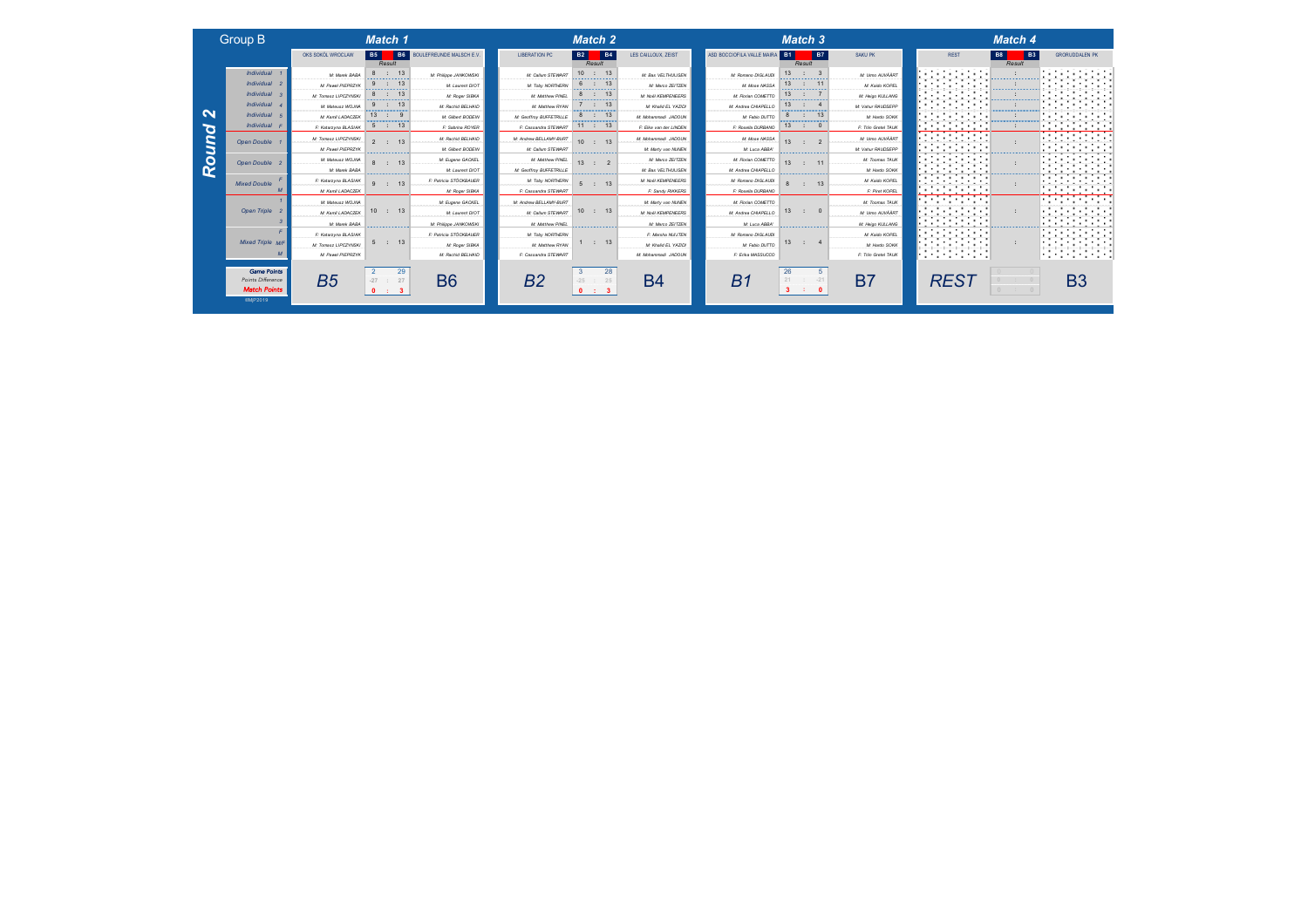### Group B *Match 1 Match 2*

*Round 3*

Round

 $\sim$ 

©MjP2019

|                                                                | ASD BOCCIOFILA VALLE MAIRA B1 | <b>B2</b>                                      | <b>LIBERATION PC</b>                           | <b>B8</b><br><b>REST</b>                                              | LES CAILLOUX, ZEIST                                                                 | BOULEFREUNDE MALSCH E.V. B6 | <b>B7</b>                                   | SAKU PK               | OKS SOKÓL WROCLAW     | <b>B5</b><br><b>B3</b>                      | <b>GRORUDDALEN PK</b>        |
|----------------------------------------------------------------|-------------------------------|------------------------------------------------|------------------------------------------------|-----------------------------------------------------------------------|-------------------------------------------------------------------------------------|-----------------------------|---------------------------------------------|-----------------------|-----------------------|---------------------------------------------|------------------------------|
|                                                                |                               | Result                                         |                                                |                                                                       | Result                                                                              |                             | Result                                      |                       |                       | Result                                      |                              |
| Individual 1                                                   | M: Romano DIGLAUDI            | 13<br>$\cdot$ : 0<br>------------              | M: Matthew BUESNEL                             | the control of the control<br>. .                                     | the control of the con-<br>.                                                        | M: Laurent DIO7<br>.        | 13<br>.                                     | M: Hardo SOKK         | M: Tomasz LIPCZYNSKI  | 13<br>10<br>.                               | M: Gabriel BEL-LAFKII-       |
| Individual 2                                                   | M: Luca ABBA                  | $\therefore$ 13<br><b></b>                     | M: Matthew PINEL<br>.                          |                                                                       | .<br><b><i>Contractor Company</i></b>                                               | M: Roger SIBKA              | 11<br>-13<br>-------------                  | M: Urmo AUVÄÄRT       | M: Mateusz WOJNA<br>. | 13                                          | <b>M: Bastien TESTANIERE</b> |
| Individual 3                                                   | M: Mose NASSA                 | 13<br>.                                        | M: Andrew BELLAMY-BURT                         | . .<br>-----------                                                    | .<br>. .<br>. <b>.</b> .<br>.                                                       | M: Philippe JANKOWSKI       | .                                           | M: Kaido KOPEL        | M: Kamil LADACZEK     | <b>A 4 4 4 6</b>                            | M: Benny BEL-LAFKII          |
| Individual                                                     | M: Fabio DUTTO                | 13<br>$-1$<br><u> Alexandria (matematika e</u> | M: Geoffroy BUFFETRILLE                        | $\blacksquare$<br>$\sim$                                              | .<br>.<br><b>Construction Construction</b>                                          | M: Christian ROYER          | 13<br><u> Alexandria de Alexandria de A</u> | M: Toomas TAUK        | M: Marek BABA         | 13<br><u> Alexandria de Alexandria de A</u> | F: Eli GJENGSTO              |
| Individual 5                                                   | M: Enk GALANTI                | 13<br>.<br>-6<br>-------------                 | M: Toby NORTHERN                               | .                                                                     | .<br>.<br>.                                                                         | M: Rachid BELHAID           | 13<br>.                                     | M: Vahur RAUDSEPP     | M: Pawel PIEPRZYK     | 13<br>.                                     | M: Jean ESPIC                |
| Individual F                                                   | F: Rosella DURBANO            | 13<br>$\therefore$ 5                           | F: Cassandra STEWART                           | .<br>.                                                                | .<br>the control of the control of the                                              | F: Sabrina ROYER            | 13<br>-11<br>$\overline{5}$                 | F: Piret KOPEL        | F: Katarzyna BLASIAK  | 13<br>- 11                                  | F: Charlotte JAYER           |
| Open Double 1                                                  | M: Luca ABBA'                 | 13 <sup>13</sup><br>$\therefore$ 8             | M: Matthew PINEL                               | .<br>.<br>.                                                           | المتحمد والمتحدث والمتحدث                                                           | M: Roger SIBKA              | 13<br>-8                                    | M: Hardo SOKK         | M: Marek BABA         | 13<br>11                                    | M: Bastien TESTANIERE        |
|                                                                | M: Mose NASSA                 | .                                              | M: Geoffroy BUFFETRILLE                        | .                                                                     | the control of the con-                                                             | M: Laurent DIOT             | .                                           | <b>M: Toomas TAUK</b> | M: Mateusz WOJNA      | .                                           | M: Benny BEL-LAFKII-         |
| Open Double 2                                                  | M: Enk GALANTI                | 13 : 1                                         | M: Matthew BUESNEL<br>________________________ | .<br><b>Contract Contract Contract</b><br>.                           | .                                                                                   | M: Philippe JANKOWSKI<br>.  | 13 <sup>1</sup>                             | M: Urmo AUVÄÄRT       | M: Tomasz LIPCZYNSKI  | 13                                          | M: Jean ESPIC                |
|                                                                | M: Fabio DUTTO                | <u> Santa Caracteria (Caracteria e</u>         | M: Matthew RYAN                                | .                                                                     | the contract of the contract of the<br>.<br><b>Alexandria Contractor Contractor</b> | M: Christian ROYER          | a da san an an an an an an an an an         | M: Heigo KULLANG      | M: Pawel PIEPRZYK     | <u> Alexandria de Alexandria de A</u>       | F: Charlotte JAYER           |
| <b>Mixed Double</b>                                            | M: Andrea CHIAPELLO           | 13<br>$\sim$ 100 $\sim$                        | M: Toby NORTHERN                               | .<br>the control of the control of<br>. .                             | .<br>للتستنصيل المتحدث<br>.                                                         | F: Patricia STÖCKBAUER      | 13                                          | M: Kaido KOPEL        | F: Katarzyna BLASIAK  | 10 <sup>1</sup><br>13                       | M: Gabriel BEL-LAFKII-       |
| $\overline{M}$                                                 | F: Enka MASSUCCO              |                                                | F: Jean STEWART                                | <b>Contract Contract Contract Contract</b>                            | .                                                                                   | M: Rachid BELHAID           |                                             | F: Piret KOPEL        | M: Kamil LADACZEK     |                                             | F: Eli GJENGSTO              |
|                                                                | M: Romano DIGLAUDI            |                                                | M: Matthew PINEL                               | the company's company's company's<br>.                                | the company's company's<br>والمتحدث والمتحدث والمتحدث                               | M: Laurent DIOT             |                                             | $M$ : Hardo SOKK      | M: Kamil LADACZEK     |                                             | M: Bastien TESTANIERE        |
| Open Triple 2                                                  | M: Luca ABBA'                 | 13 : 3                                         | M: Matthew RYAN                                | and the company of the                                                | the control of the con-<br><b>Service Contract</b>                                  | M: Phillope JANKOWSKI       | 13<br><b>COLLECTION</b><br>$\mathbf{0}$     | M: Toomas TAUK        | M: Marek BABA         | 13<br>$\therefore$ 7                        | M: Jean ESPIC                |
|                                                                | M: Mose NASSA                 | <b><i><u>Programmation Contractor</u></i></b>  | M: Andrew BELLAMY-BURT                         | .                                                                     | the control of the control of<br>.<br><b><i>Construction Construction</i></b>       | M: Gilbert BODEIN           | <b>Management American State</b>            | M: Heigo KULLANG      | M: Mateusz WOJNA      | <b>Management Communication</b>             | F: Charlotte JAYER           |
|                                                                | M: Andrea CHIAPELLO           |                                                | M: Geoffroy BUFFETRILLE                        | .<br>the company's company's company's<br>المستحيل والمتحدث           | .<br>the company's company's company's company's<br>والموارد والمتوارد والمتوارد    | M: Rachid BELHAID           |                                             | M: Urmo AUVÄÄRT       | M: Tomasz LIPCZYNSKI  |                                             | M: Gabriel BEL-LAFKII-       |
| <b>Mixed Triple M/F</b>                                        | M: Folk GALANTI               | 13 : 3                                         | M: Matthew BUESNEL                             | .<br>the control of the control of the<br><b>Service Construction</b> | .<br>the company's company's company's<br><b>Service Controller Control</b>         | M: Roger SIBKA              | 13<br>$-10-$                                | M: Kaido KOPEL        | M: Pawel PIEPRZYK     | 13<br>8<br><b>Contract</b>                  | M: Benny BEL-LAFKII-         |
| $\overline{M}$                                                 | F: Enka MASSUCCO              |                                                | F: Cassandra STEWART                           | .<br>.                                                                | .<br>.                                                                              | F: Patricia STÖCKBAUER      |                                             | F: Thin Gretel TAUK   | F: Katarzyna BLASIAK  |                                             | F: Eli GJENGSTO              |
| <b>Game Points</b><br>Points Difference<br><b>Match Points</b> | B1                            | 29<br>$-27$<br>27                              | <b>B2</b>                                      | RES1                                                                  | B4                                                                                  | B6                          | 17<br>$-17$                                 | B7                    | B5                    | 10 <sup>1</sup><br>21<br>11<br>$-11$        | B3                           |

|      | ASD BOCCIOFILA VALLE MAIRA B1 | <b>B2</b><br>Result                                      | <b>LIBERATION PC</b>                           | <b>B8</b><br><b>REST</b><br>Result                                                                                                                                                                                                   | <b>B4</b><br>LES CAILLOUX, ZEIST                                       | <b>BOULEFREUNDE MALSCH E.V</b> | <b>B7</b><br><b>B6</b><br>Result                                                                                                                                                                                                     | SAKU PK             | OKS SOKÓL WROCLAW    | <b>B5</b><br><b>B3</b><br>Result     | <b>GRORUDDALEN PK</b>  |
|------|-------------------------------|----------------------------------------------------------|------------------------------------------------|--------------------------------------------------------------------------------------------------------------------------------------------------------------------------------------------------------------------------------------|------------------------------------------------------------------------|--------------------------------|--------------------------------------------------------------------------------------------------------------------------------------------------------------------------------------------------------------------------------------|---------------------|----------------------|--------------------------------------|------------------------|
|      | M: Romano DIGLAUDI            | 13                                                       | M: Matthew BUESNEL                             | .                                                                                                                                                                                                                                    | the company's company's                                                | M: Laurent DIO7                | 13                                                                                                                                                                                                                                   | M: Hardo SOKK       | M: Tomasz LIPCZYNSKI | 10<br>13                             | M: Gabriel BEL-LAFKII- |
|      | M: Luca ABBA'                 | -13                                                      | M: Matthew PINEL                               |                                                                                                                                                                                                                                      |                                                                        | M: Roger SIBKA                 |                                                                                                                                                                                                                                      | M: Urmo AUVÄÄRT     | M: Mateusz WOJNA     | 13                                   | M: Bastien TESTANIERE  |
|      | M: Mose NASSA                 | 13                                                       | M: Andrew BELLAMY-BURT                         |                                                                                                                                                                                                                                      |                                                                        | M: Phillope JANKOWSKI          | .                                                                                                                                                                                                                                    | M: Kaido KOPEL      | M: Kamil LADACZEK    |                                      | M: Benny BEL-LAFKII-   |
|      | M: Fabio DUTTO                | 13<br><u>aanaanaanaanaa</u>                              | M: Geoffroy BUFFETRILLE                        |                                                                                                                                                                                                                                      |                                                                        | M: Christian ROYER             | 13 <sup>13</sup><br>,,,,,,,,,,,,,,,,,,                                                                                                                                                                                               | M: Toomas TAUK      | M: Marek BABA        | 13<br>---------------                | F: Eli GJENGSTO        |
|      | M: Enk GALANTI                | 13<br>6<br>.                                             | M: Toby NORTHERN                               |                                                                                                                                                                                                                                      |                                                                        | M: Rachid BELHAID              | 13                                                                                                                                                                                                                                   | M: Vahur RAUDSEPP   | M: Pawel PIEPRZYK    | 5                                    | M: Jean ESPIC          |
|      | F: Rosella DURBANO            | 13<br>$\therefore$ 5                                     | F: Cassandra STEWART                           |                                                                                                                                                                                                                                      |                                                                        | F: Sabrina ROYER               | 13                                                                                                                                                                                                                                   | F: Piret KOPEL      | F: Katarzyna BLASIAK | 13                                   | F: Charlotte JAYER     |
|      | M: Luca ABBA'                 | 13                                                       | M: Matthew PINEL                               |                                                                                                                                                                                                                                      | <b><i><b><i>BERRY BRANCH</i></b></i></b><br><b>Service Controllers</b> | M: Roger SIBKA                 |                                                                                                                                                                                                                                      | M: Hardo SOKK       | M: Marek BABA        | 13 <sub>1</sub><br>11<br><b>STEP</b> | M: Bastien TESTANIERE  |
|      | M: Mose NASSA                 | .                                                        | M: Geoffroy BUFFETRILLE                        | . .                                                                                                                                                                                                                                  | .                                                                      | M: Laurent DIOT                | .                                                                                                                                                                                                                                    | M: Toomas TAUK      | M: Mateusz WOJNA     | .                                    | M: Benny BEL-LAFKII-   |
|      | M: Enk GALANTI                | $13$ :                                                   | M: Matthew BLESNEL<br>________________________ |                                                                                                                                                                                                                                      |                                                                        | M: Philippe JANKOWSKI          | 13                                                                                                                                                                                                                                   | M: Urmo AUVÄÄRT     | M: Tomasz LIPCZYNSKI | $13$ :                               | M: Jean ESPIC          |
|      | M: Fabio DUTTO                | <b><i><u>Programmation</u></i></b>                       | M: Matthew RYAN                                | <u> Alexandria de Alexandria de Alexandria de Alexandria de Alexandria de Alexandria de Alexandria de Alexandria </u>                                                                                                                |                                                                        | M: Christian ROYER             | ,,,,,,,,,,,,,,,,,,,,                                                                                                                                                                                                                 | M: Heigo KULLANG    | M: Pawel PIEPRZYK    | ,,,,,,,,,,,,,,,,,,,,,,               | F: Charlotte JAYEF     |
|      | M: Andrea CHIAPELLO           | 13<br>-6                                                 | M: Toby NORTHERN                               |                                                                                                                                                                                                                                      | .<br>.<br>and a straight and                                           | F: Patricia STÖCKBAUER         | 13 <sup>13</sup>                                                                                                                                                                                                                     | M: Kaido KOPEL      | F: Katarzyna BLASIAK | 10 <sup>10</sup>                     | M: Gabriel BEL-LAFKII- |
|      | F: Enka MASSUCCO              |                                                          | F: Jean STEWART                                |                                                                                                                                                                                                                                      | .<br>.                                                                 | M: Rachid BELHAID              |                                                                                                                                                                                                                                      | F: Piret KOPEL      | M: Kamil LADACZEK    |                                      | F: Eli GJENGSTO        |
|      | M: Romano DIGLAUDI            |                                                          | M: Matthew PINEL                               |                                                                                                                                                                                                                                      | .<br>.                                                                 | M: Laurent DIOT                |                                                                                                                                                                                                                                      |                     | M: Kamil LADACZEK    |                                      | M. Bastien TESTANERE   |
|      | M: Luca ABBA'                 | 13 : 3                                                   | M: Matthew RYAN                                |                                                                                                                                                                                                                                      | .<br>.<br>contract of the contract of                                  | M: Philippe JANKOWSKI          | 13<br>$\overline{\phantom{0}}$<br>$\sim$ 100 $\pm$                                                                                                                                                                                   | M: Toomas TAUK      | M: Marek BABA        | 13<br>$\therefore$ 7                 | M: Jean ESPIC          |
|      | M: Mose NASSA                 | <b><i><u>Programmation Community (Community)</u></i></b> | M: Andrew BELLAMY-BURT                         | <b><i>CONTRACTORS CONTRACTORS</i></b>                                                                                                                                                                                                | .                                                                      | M: Gilbert BODEIN              | <u>and a company of the company of the company of the company of the company of the company of the company of the company of the company of the company of the company of the company of the company of the company of the compa</u> | M: Heigo KULLANG    | M: Mateusz WOJNA     | <b>Service Advisory Concernsion</b>  | F: Charlotte JAYEF     |
|      | M: Andrea CHIAPELLO           |                                                          | M: Geoffroy BUFFETRILLE                        | .                                                                                                                                                                                                                                    | .                                                                      | M: Rachid BELHAID              |                                                                                                                                                                                                                                      | M: Urmo AUVÄÄRT     | M: Tomasz LIPCZYNSKI |                                      | M: Gabriel BEL-LAFKII- |
|      | M: Enk GALANTI                | 13 : 3                                                   | M: Matthew BLESNEL                             | . .<br><b>STATE</b><br>.                                                                                                                                                                                                             | .<br><b>Contract Contract</b><br><b>STATISTICS</b>                     | M: Roger SIBKA                 | 13                                                                                                                                                                                                                                   | M: Kaido KOPEL      | M: Pawel PIEPRZYK    | 13<br>-17                            | M: Benny BEL-LAFKIH    |
|      | F: Enka MASSUCCO              |                                                          | F: Cassandra STEWART                           | an sa bagaim na bagaim na bagaim na bagaim na bagaim na bagaim na bagaim na bagaim na bagaim na bagaim na baga<br>Tagaim na bagaim na bagaim na bagaim na bagaim na bagaim na bagaim na bagaim na bagaim na bagaim na bagaim na<br>. | the company of the company<br>.                                        | F: Patricia STÖCKBAUER         |                                                                                                                                                                                                                                      | F: Thin Gretel TAUK | F: Katarzyna BLASIAK |                                      | F: Eli GJENGSTO        |
|      |                               |                                                          |                                                |                                                                                                                                                                                                                                      |                                                                        |                                |                                                                                                                                                                                                                                      |                     |                      |                                      |                        |
| ice. | R1                            | $-27$<br>27                                              | R <sub>2</sub>                                 | RES.                                                                                                                                                                                                                                 | R4                                                                     | Rĥ                             |                                                                                                                                                                                                                                      | R7                  | R5                   | $-11$                                | RЗ                     |

### *Match 3 Match 4*

| BOULEFREUNDE MALSCH E.V. | <b>B6</b> | <b>B7</b> |                  | SAKU PK             | OKS SOKÓL WROCLAW    | <b>B5</b> |     |
|--------------------------|-----------|-----------|------------------|---------------------|----------------------|-----------|-----|
|                          |           | Result    |                  |                     |                      |           | Res |
| M: Laurent DIOT          | 13        |           | $\overline{7}$   | M: Hardo SOKK       | M: Tomasz LIPCZYNSKI | 13        |     |
| M: Roger SIBKA           | 11        |           | 13               | M: Urmo AUVÄÄRT     | M: Mateusz WOJNA     | 13        |     |
| M: Phillope JANKOWSKI    | 11        |           | 13               | M: Kaido KOPEL      | M: Kamil LADACZEK    | 6         |     |
| M: Christian ROYER       | 13        |           | 10               | M: Toomas TAUK      | M: Marek BABA        | 13        |     |
| M: Rachid BELHAID        | 13        |           | 8                | M: Vahur RAUDSEPP   | M: Pawel PIEPRZYK    | 5         |     |
| F: Sabrina ROYER         | 13        |           | 5                | F: Piret KOPEL      | F: Katarzyna BLASIAK | 13        |     |
| M: Roger SIBKA           | 8         |           | 13               | M: Hardo SOKK       | M: Marek BABA        | 11        |     |
| M: Laurent DIOT          |           |           |                  | M: Toomas TAUK      | M: Mateusz WOJNA     |           |     |
| M: Philippe JANKOWSKI    | 13        |           | $\boldsymbol{A}$ | M: Urmo AUVÄÄRT     | M: Tomasz LIPCZYNSKI | 13        |     |
| M: Christian ROYER       |           |           |                  | M: Heigo KULLANG    | M: Pawel PIEPRZYK    |           |     |
| F: Patricia STÖCKBAUER   | 13        |           | 9                | M: Kaido KOPEL      | F: Katarzyna BLASIAK | 10        |     |
| M: Rachid BELHAID        |           |           |                  | F: Piret KOPEL      | M: Kamil LADACZEK    |           |     |
| M: Laurent DIOT          |           |           |                  | M: Hardo SOKK       | M: Kamil LADACZEK    |           |     |
| M: Phillope JANKOWSKI    | 13        |           | $\mathbf 0$      | M: Toomas TAUK      | M: Marek BABA        | 13        |     |
| M: Gilbert BODEIN        |           |           |                  | M: Heigo KULLANG    | M: Mateusz WOJNA     |           |     |
| M: Rachid BELHAID        |           |           |                  | M: Urmo AUVÄÄRT     | M: Tomasz LIPCZYNSKI |           |     |
| M: Roger SIBKA           | 13        |           | $\overline{1}$   | M: Kaido KOPEL      | M: Pawel PIEPRZYK    | 13        |     |
| F: Patricia STÖCKBAUER   |           |           |                  | F: Thin Gretal TAUK | F: Katarzyna BLASIAK |           |     |



| m            | .<br>F: Piret KOPEL             | M: Kamil LADACZEK                  |                |  |
|--------------|---------------------------------|------------------------------------|----------------|--|
| $\mathbf{0}$ | M: Hardo SOKK<br>M: Toomas TAUK | M: Kamil LADACZEK<br>M: Marek BABA | 13             |  |
|              | M: Heigo KULLANG                | M: Mateusz WOJNA                   |                |  |
|              | M: Urmo AUVÄÄRT                 | M: Tomasz LIPCZYNSKI               |                |  |
|              |                                 |                                    | $\overline{A}$ |  |





|  | Match 4 |  |  |
|--|---------|--|--|
|  |         |  |  |

|        | <b>B7</b>      | Saku PK             |  | OKS SOKOL WROCLAW    | в5 |        | вз             | <b>GRORUDDALEN PK</b> |
|--------|----------------|---------------------|--|----------------------|----|--------|----------------|-----------------------|
| Result |                |                     |  |                      |    | Result |                |                       |
|        | $\overline{7}$ | M: Hardo SOKK       |  | M: Tomasz LIPCZYNSKI | 13 |        | 10             | M: Gabriel BEL-LAFKIH |
|        | 13             | M: Urmo AUVÄÄRT     |  | M: Mateusz WOJNA     | 13 | ċ      | 11             | M: Bastien TESTANIERE |
|        | 13             | M: Kaido KOPEL      |  | M: Kamil LADACZEK    | 6  |        | 13             | M: Benny BEL-LAFKIH   |
|        | 10             | M: Toomas TAUK      |  | M: Marek BABA        | 13 |        | 10             | F: Eli GJENGSTØ       |
|        | $\mathbf{B}$   | M: Vahur RAUDSEPP   |  | M: Pawel PIEPRZYK    | 5  |        | 13             | M: Jean ESPIC         |
|        | 5              | F: Piret KOPEL      |  | F: Katarzyna BLASIAK | 13 |        | $\overline{4}$ | F: Charlotte JAYER    |
|        | 13             | M: Hardo SOKK       |  | M: Marek BABA        | 11 |        | 13             | M: Bastien TESTANIERE |
|        |                | M: Toomas TAUK      |  | M: Mateusz WOJNA     |    |        |                | M: Benny BEL-LAFKIH   |
|        | $\Delta$       | M: Urmo AUVÄÄRT     |  | M: Tomasz LIPCZYNSKI | 13 |        | 7              | M: Jean ESPIC         |
|        |                | M: Heigo KULLANG    |  | M: Pawel PIEPRZYK    |    |        |                | F: Charlotte JAYER    |
|        | 9              | M: Kaido KOPEL      |  | F: Katarzyna BLASIAK | 10 |        | 13             | M: Gabriel BEL-LAFKIH |
|        |                | F: Piret KOPEL      |  | M: Kamil LADACZEK    |    |        |                | F: Eli GJENGSTØ       |
|        |                | M: Hardo SOKK       |  | M: Kamil LADACZEK    |    |        |                | M: Bastien TESTANIERE |
|        | $\mathbf 0$    | M: Toomas TAUK      |  | M: Marek BABA        | 13 |        | $\overline{7}$ | M: Jean ESPIC         |
|        |                | M: Heigo KULLANG    |  | M: Mateusz WOJNA     |    |        |                | F: Charlotte JAYER    |
|        |                | M: Urmo AUVÄÄRT     |  | M: Tomasz LIPCZYNSKI |    |        |                | M: Gabriel BEL-LAFKIH |
|        | 1              | M: Kaido KOPEL      |  | M: Pawel PIEPRZYK    | 13 |        | 8              | M: Benny BEL-LAFKIH   |
|        |                | F: Thin Gretal TAUK |  | F: Katarzyna BLASIAK |    |        |                | F: Eli GJENGSTØ       |
|        |                |                     |  |                      |    |        |                |                       |

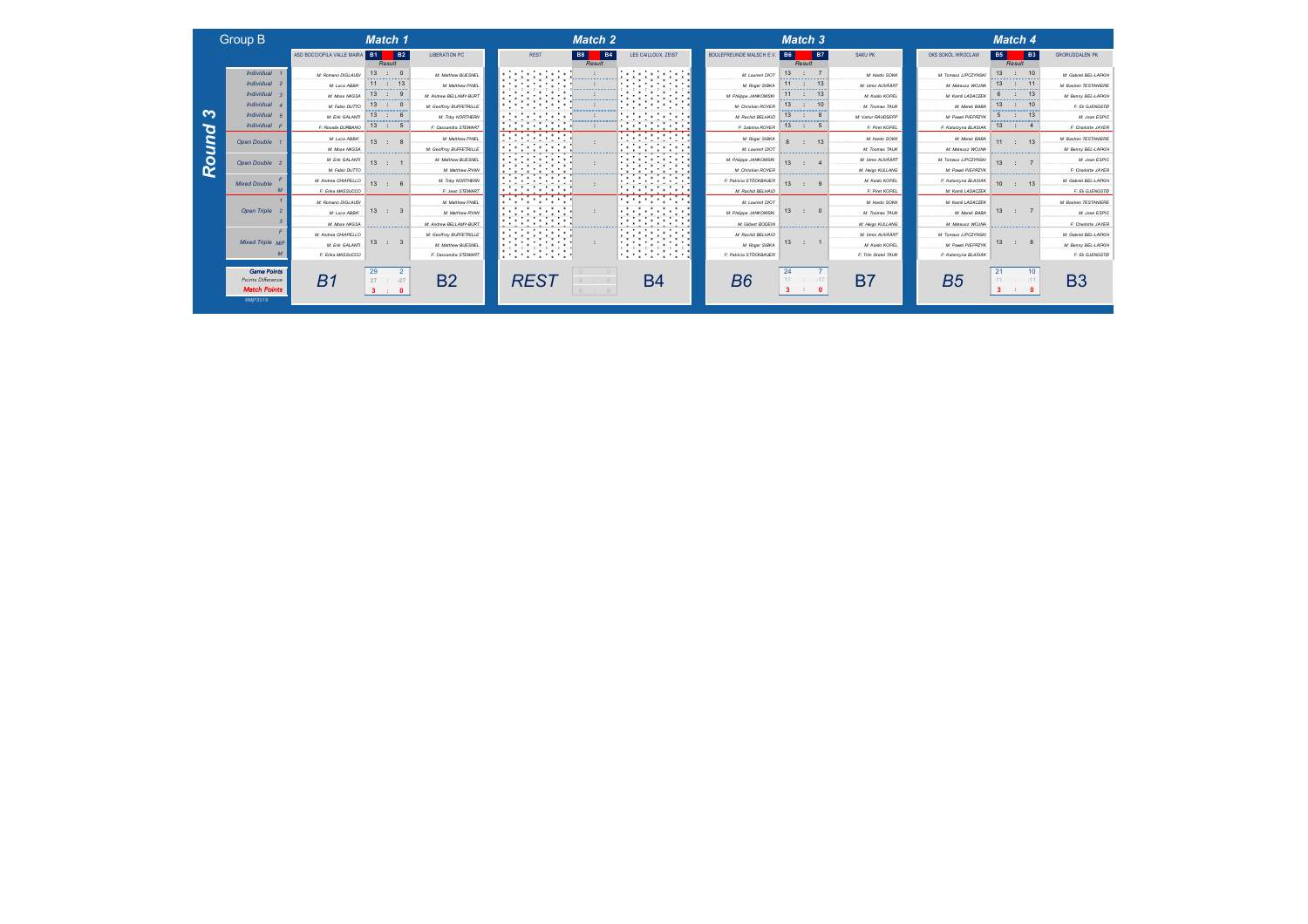| Group B |  |  |
|---------|--|--|
|         |  |  |

*Match Points* ©MjP2019

| $-$                     |                      | --------                               |                                         |                                  |                                        |                                    |                                                                      | --------                                   |                                                                                        |                         | --------                                                                                                                                                                                                                                         |                              |
|-------------------------|----------------------|----------------------------------------|-----------------------------------------|----------------------------------|----------------------------------------|------------------------------------|----------------------------------------------------------------------|--------------------------------------------|----------------------------------------------------------------------------------------|-------------------------|--------------------------------------------------------------------------------------------------------------------------------------------------------------------------------------------------------------------------------------------------|------------------------------|
|                         | OKS SOKÓL WROCLAW    | l B5<br><b>B1</b><br>Result            | ASD BOCCIOFILA VALLE MAIRA              | <b>B4</b><br>LES CAILLOUX, ZEIST | <b>B7</b><br>Result                    | SAKU PK                            | <b>REST</b>                                                          | <b>B8</b><br>Result                        | <b>B6</b> BOULEFREUNDE MALSCH E.V.                                                     | <b>LIBERATION PC</b>    | <b>B2</b><br><b>B3</b><br>Result                                                                                                                                                                                                                 | <b>GRORUDDALEN PK</b>        |
| Individual              | M: Marek BABA<br>.   | $13$ :<br>.                            | M: Erik GALANTI                         | M: Bas VELTHUIJSEN               | 13 : 12<br>                            | M: Kaido KOPEL<br>. <del>. .</del> | the company of the company<br>.                                      |                                            | and the company of the company<br>.<br>.                                               | M: Geoffroy BUFFETRILLE | .                                                                                                                                                                                                                                                | F: Eli GJENGSTO              |
| Individual              | M: Tomasz LIPCZYNSKI |                                        | M: Fabio DUTTO                          | 13<br>M: Marco ZE(TZE)           | .                                      | M: Hardo SOKK                      | .                                                                    |                                            | .                                                                                      | M: Toby NORTHERN        | 13<br>.                                                                                                                                                                                                                                          | M: Jean ESPIC                |
| Individual              | M: Pawel PIEPRZYK    | 13<br><b></b>                          | M: Florian COMETTO<br>.                 | 13<br>M: Noël KEMPENEERS         |                                        | M: Vahur RAUDSEPP                  | .<br>.                                                               |                                            | the contract of the contract of<br>. .<br>.<br>.<br>.                                  | M: Matthew PINEL        | 11<br>.                                                                                                                                                                                                                                          | M: Gabriel BEL-LAFKII-       |
| Individual              | M: Mateusz WOJNA     | 6<br>-13                               | M: Romano DIGLAUDI                      | 13<br>M: Khaild EL YAZIDI        | ,,,,,,,,,,,,,,,,,                      | M: Urmo AUVÄÄRT                    | .                                                                    | <b><i><u>Andrew Armenican Army</u></i></b> | $\sim$<br>. .                                                                          | M: Matthew BUESNEL      | -13<br>,,,,,,,,,,,,,,,,,,,,,                                                                                                                                                                                                                     | <b>M: Bastien TESTANIERE</b> |
| Individual              | M: Kamil LADACZEK    | 13<br>$10$ :<br>.                      | M: Andrea CHIAPELLO                     | 13<br>M: Mohammadi JADOUN        | $\sim$<br>.                            | M: Toomas TAUK                     | .                                                                    |                                            | .<br>.                                                                                 | M: Andrew BELLAMY-BURT  | 11<br>13<br>.                                                                                                                                                                                                                                    | M: Benny BEL-LAFKII-         |
| Individual              | F: Katarzyna BLASIAK | 8<br>$\mathcal{L}$<br>- 13             | F: Rosella DURBANO                      | 13<br>F: Sandy RIKKERS           | . 5                                    | F: Triin Gretel TAUK               | .<br>.                                                               |                                            | .<br>.                                                                                 | F: Cassandra STEWART    | -13                                                                                                                                                                                                                                              | F: Charlotte JAYER           |
| Open Double             | M: Marek BABA        | 5:                                     | M: Erik GALANTI                         | M: Noël KEMPENEERS<br>13         | <b>COLL</b>                            | M: Kaido KOPEL                     | .<br>.                                                               |                                            | .<br>.<br>.                                                                            | M: Matthew RYAN         |                                                                                                                                                                                                                                                  | <b>M: Bastien TESTANIERE</b> |
|                         | M: Mateusz WOJNA     | .                                      | M: Romano DIGLAUDI                      | M: Bas VELTHUIJSEN               | .                                      | M: Vahur RAUDSEPP                  | .<br>.                                                               |                                            | .<br>.                                                                                 | M: Andrew BELLAMY-BURT  | .                                                                                                                                                                                                                                                | M: Jean ESPIC                |
| Open Double             | M: Tomasz LIPCZYNSKI | 12<br>$\mathcal{L}$<br>-13             | M: Fabio DUTTO<br>--------------------- | M: Mohammadi JADOUN<br>13        | $\sim$                                 | M: Hardo SOKK                      | .<br>.<br>and the company of the company of the                      |                                            | .<br>.<br>the contract of the contract of the con-<br>.                                | M: Matthew PINEL        | 13 <sup>1</sup>                                                                                                                                                                                                                                  | M: Gabriel BEL-LAFKII-       |
|                         | M: Pawel PIEPRZYK    | ---------------                        | M: Mose NASSA                           | M: Marty van NJNEN               | <u> a san an an an an an an an an </u> | M: Toomas TAUK                     | the company's company's company's<br>.                               | <b>Construction Construction</b>           | .                                                                                      | M: Geoffroy BUFFETRILLE | <u> Alexandria de Alexandria de A</u>                                                                                                                                                                                                            | F: Eli GJENGSTO              |
| <b>Mixed Double</b>     | M: Kamil LADACZEK    | 4 : 13                                 | M: Andrea CHIAPELLO                     | M: Khalid EL YAZIDI<br>13        | $\therefore$ 5                         | M: Urmo AUVÄÄRT                    | .<br>the control of the control of the<br>.                          |                                            | .<br>the contract of the contract of the<br>and the company of the company<br>.        | M: Matthew BUESNEL      | 13<br><b>Carlos</b>                                                                                                                                                                                                                              | M: Benny BEL-LAFKII-         |
|                         | F: Katarzyna BLASIAK |                                        | F: Erika MASSUCCO                       | F: Elke van der LINDEN           |                                        | F: Thin Gretel TAUK                | .                                                                    |                                            | .                                                                                      | F: Cassandra STEWART    |                                                                                                                                                                                                                                                  | F: Charlotte JAYER           |
|                         | M. Kami LADACZEK     |                                        | M. Fabio DUTTO                          | M: Marco ZEITZEN                 |                                        | M. Hardo SOKK                      | .<br>.<br>.                                                          |                                            | and the company of the company<br>.<br>. <u>.</u>                                      | M: Andrew BELLAMY-BURT  |                                                                                                                                                                                                                                                  | M. Gabriel BEL-LAFKIH        |
| Open Triple             | M: Marek BABA        | 1 : 13                                 | M: Mose NASSA                           | M: Noël KEMPENEERS               | 11 : 13                                | M: Vahyr RAUDSEPP                  | . .<br>.<br>.<br><b>CONTRACTORS CONTRACTORS</b>                      |                                            | .<br>.                                                                                 | <b>M: Matthew PINEI</b> | 13<br><b>COLLEGE</b>                                                                                                                                                                                                                             | <b>M: Bastien TESTANIERE</b> |
|                         | M: Mateusz WOJNA     | <u>and and an operation of the sta</u> | M: Romano DIGLAUDI                      | M: Bas VELTHUIJSEN               | <b>Management Commence</b>             | M: Toomas TAUK                     | .<br>.<br>. .<br><b>Contract Contract Contract Contract Contract</b> |                                            | .                                                                                      | M: Matthew RYAN         | <b><i><u>Programmation Control Control Control Control Control Control Control Control Control Control Control Control Control Control Control Control Control Control Control Control Control Control Control Control Control Contr</u></i></b> | M: Jean ESPIC                |
|                         | M: Tomasz LIPCZYNSKI |                                        | M: Florian COMETTO                      | M: Mohammadi JADOUN              |                                        | M: Kaido KOPEL                     | .<br>والمستحيل والمستحير والمتحدث                                    |                                            | .<br>. .<br>the contract of the contract of the<br>and the contract of the contract of | M: Matthew BUESNEL      |                                                                                                                                                                                                                                                  | M: Benny BEL-LAFKII          |
| <b>Mixed Triple M/F</b> | M: Pawel PIEPRZYK    | 7 : 13                                 | M: Andrea CHIAPELLO                     | M: Khalid EL YAZIDI              | 13 : 1                                 | M: Urmo AUVÄÄRT                    | .<br>the contract of the contract of the                             |                                            | .<br>the contract of the contract of the<br>an an am an am an an A                     | M: Geoffroy BUFFETRILLE | 13<br><b>Carl Control</b>                                                                                                                                                                                                                        | F: Eli GJENGSTO              |
|                         | F: Katarzyna BLASIAK |                                        | F: Erika MASSUCCO                       | F: Elke van der LINDEN           |                                        | F: Piret KOPEL                     | an an an am an an an an<br>.                                         |                                            | .                                                                                      | F: Cassandra STEWART    |                                                                                                                                                                                                                                                  | F: Charlotte JAYER           |
|                         |                      |                                        |                                         |                                  |                                        |                                    |                                                                      |                                            |                                                                                        |                         |                                                                                                                                                                                                                                                  |                              |

| Group B                                                        |                      | Match 1                                       |                            |                        | Match 2                                             |                      |                                                                            | Match 3                            |                                                                                                                                                                                                                                                             |                         | Match 4                                   |                              |
|----------------------------------------------------------------|----------------------|-----------------------------------------------|----------------------------|------------------------|-----------------------------------------------------|----------------------|----------------------------------------------------------------------------|------------------------------------|-------------------------------------------------------------------------------------------------------------------------------------------------------------------------------------------------------------------------------------------------------------|-------------------------|-------------------------------------------|------------------------------|
|                                                                | OKS SOKÓL WROCLAW    | B5  <br><b>B1</b><br>Result                   | ASD BOCCIOFILA VALLE MAIRA | LES CAILLOUX, ZEIST    | B7<br>  B4  <br>Result                              | SAKU PK              | <b>REST</b>                                                                | <b>B6</b><br><b>B8</b><br>Result   | BOULEFREUNDE MALSCH E.V.                                                                                                                                                                                                                                    | <b>LIBERATION PC</b>    | <b>B3</b><br>  B2  <br>Result             | <b>GRORUDDALEN PK</b>        |
| Individual 1                                                   | M: Marek BABA        | $13$ :                                        | M: Erik GALANTI            | M: Bas VELTHUIJSEN     | 13 : 12                                             | M: Kaido KOPEL       | <b>Service Control</b>                                                     |                                    | <b>Contract Contract</b>                                                                                                                                                                                                                                    | M: Geoffroy BUFFETRILL  | : 13                                      | F: Eli GJENGSTO              |
| Individual 2                                                   | M: Tomasz LIPCZYNSKI | 13                                            | M: Fabio DUTTO             | M: Marco ZEITZEN       | 13<br>                                              | M: Hardo SOKK        | <b>Contract Contract</b><br>.                                              |                                    | and the company of the company<br>The continues of the continues of the                                                                                                                                                                                     | M: Toby NORTHERN        | 13                                        | M: Jean ESPIC                |
| Individual 3                                                   | M: Pawel PIEPRZYK    | 10<br>13                                      | M: Florian COMETTO         | M: Noël KEMPENEERS     | 13<br>.                                             | M: Vahur RAUDSEPP    | .                                                                          | .                                  | .<br>.                                                                                                                                                                                                                                                      | M: Matthew PINEL<br>.   | 11<br>.                                   | M: Gabriel BEL-LAFKII-       |
| Individual                                                     | M: Mateusz WOJNA     | 6 : 13                                        | M: Romano DIGLAUDI         | M: Khaild EL YAZID     | $13$ :<br>-------------                             | M: Umo AUVÄÄRT       | .                                                                          | <b><i>Construction Company</i></b> | the contract of the contract of<br>.                                                                                                                                                                                                                        | M: Matthew BUESNEL      | 13<br>,,,,,,,,,,,,,,,,,,,,,               | <b>M: Bastien TESTANIERE</b> |
| Individual                                                     | M: Kamil LADACZEK    | 10 : 13                                       | M: Andrea CHIAPELLO        | M: Mohammadi JADOUN    | $13$ :                                              | M: Toomas TAUK       | .<br>the company's company's company's<br>. <b>.</b>                       |                                    | .<br>the contract of the contract of<br>.                                                                                                                                                                                                                   | M: Andrew BELLAMY-BURT  | 13<br>11<br>.                             | M: Benny BEL-LAFKII-         |
| Individual                                                     | F: Katarzyna BLASIAK | 8 : 13                                        | F: Rosella DURBANO         | F: Sandy RIKKERS       | 13 : 5                                              | F: Triin Gretel TAUK | .<br>.                                                                     |                                    | .<br>the company of the company of                                                                                                                                                                                                                          | F: Cassandra STEWART    | 13<br>з                                   | F: Charlotte JAYEF           |
| Open Double                                                    | M: Marek BABA        | 13<br>5:                                      | M: Erik GALANTI            | M: Noël KEMPENEERS     | 13                                                  | M: Kaido KOPEL       | .<br>.<br>.                                                                |                                    | <u> The Communication of the Communication of the Communication of the Communication of the Communication of the Communication of the Communication of the Communication of the Communication of the Communication of the Commun</u><br>المتستستين والمتحدث | M: Matthew RYAN         | 13 <sup>1</sup>                           | M: Bastien TESTANIERE        |
|                                                                | M: Mateusz WOJNA     | .                                             | M: Romano DIGLAUDI         | M: Bas VELTHUIJSEN     | .                                                   | M: Vahur RAUDSEPP    | the company of the com-                                                    |                                    | the company of the company<br>the contract of the contract of the contract of                                                                                                                                                                               | M: Andrew BELLAMY-BURT  | .                                         | M: Jean ESPIC                |
| Open Double                                                    | M: Tomasz LIPCZYNSKI | $12$ :<br>13                                  | M: Fabio DUTTO             | M: Mohammadi JADOUN    | 13<br>- 2<br>TE.                                    | M: Hardo SOKK        |                                                                            |                                    | .<br>the contract of the contract of the                                                                                                                                                                                                                    | M: Matthew PINEL        | 13                                        | M: Gabriel BEL-LAFKII        |
|                                                                | M: Pawel PIEPRZYK    | <u>a manazara a manaza</u>                    | M: Mose NASSA              | M: Marty van NUNEN     | <u>ananananananana</u>                              | M: Toomas TAUK       | .<br>the contract of the contract of<br>.                                  |                                    | .                                                                                                                                                                                                                                                           | M: Geoffroy BUFFETRILLE | <u> a concerta de la concerta de la c</u> | F: Eli GJENGSTO              |
| <b>Mixed Double</b>                                            | M: Kamil LADACZEK    | 4 : 13                                        | M: Andrea CHIAPELLO        | M: Khaid EL YAZIDI     | 13 : 5                                              | M: Umo AUVÄÄRT       | the control of the control of the<br>. <b>.</b><br>.                       |                                    | .<br>a de la construcción de                                                                                                                                                                                                                                | M: Matthew BUESNEL      | 13<br>$-1$                                | M: Benny BEL-LAFKIH          |
|                                                                | F: Katarzyna BLASIAK |                                               | F: Erika MASSUCCO          | F: Elke van der LINDEN |                                                     | F: Thin Gretel TAUK  | .                                                                          |                                    | <b>Contract Contract Contract</b>                                                                                                                                                                                                                           | F: Cassandra STEWART    |                                           | F: Charlotte JAYER           |
|                                                                | M: Kamil LADACZEK    |                                               | M: Fabio DUTTO             | M: Marco ZEITZEN       |                                                     | $M$ Hardo, SOKK      | the company's company's company's<br>.                                     |                                    | <b>Experience</b>                                                                                                                                                                                                                                           | M: Andrew BELLAMY-BURT  |                                           | M: Gabriel BEL-LAFKIH        |
| Open Triple                                                    | M: Marek BABA        | $\therefore$ 13                               | M: Mose NASSA              | M: Noël KEMPENEERS     | 11 : 13                                             | M: Vahur RAUDSEPP    | .<br>the company's company's com-                                          |                                    | the company of the company                                                                                                                                                                                                                                  | M: Matthew PINEL        | : 13                                      | M: Bastien TESTANIERE        |
|                                                                | M: Mateusz WOJNA     | <u>in mensuran menganan </u>                  | M: Romano DIGLAUDI         | M: Bas VELTHUIJSEN     | ,,,,,,,,,,,,,,,,,,,                                 | M: Toomas TAUK       | the contract of the contract of<br>.<br>.                                  |                                    | the company's company's<br>the company of the company of<br>.                                                                                                                                                                                               | M: Matthew RYAN         | ,,,,,,,,,,,,,,,,,,,,,,                    | M: Jean ESPIC                |
|                                                                | M: Tomasz LIPCZYNSKI |                                               | M: Florian COMETTO         | M: Mohammadi JADOUN    |                                                     | M: Kaido KOPEL       | .<br>the contract of the contract of the<br>والمستحقق والمتحاولات والمتحدث |                                    | .<br>the control of the control of the<br>المستحدث والمتحدث                                                                                                                                                                                                 | M: Matthew BUESNEL      |                                           | M: Benny BEL-LAFKII-         |
| <b>Mixed Triple M/F</b>                                        | M: Pawel PIEPRZYK    | 7:13                                          | M: Andrea CHIAPELLO        | M: Khalid EL YAZIDI    | $13$ :                                              | M: Urmo AUVÄÄRT      | .<br>the contract of the contract of the                                   |                                    | .                                                                                                                                                                                                                                                           | M: Geoffroy BUFFETRILLE | 13                                        | F: Eli GJENGSTO              |
|                                                                | F: Katarzyna BLASIAK |                                               | F: Erika MASSUCCO          | F: Elke van der LINDEN |                                                     | F: Piret KOPEL       |                                                                            |                                    | .                                                                                                                                                                                                                                                           | F: Cassandra STEWART    |                                           | F: Charlotte JAYER           |
| <b>Game Points</b><br>Points Difference<br><b>Match Points</b> | B <sub>5</sub>       | 27<br>$-23$<br>23<br>$\sim$<br>$\therefore$ 3 | B1                         | B4                     | 26<br>$-21$<br>21<br>$\therefore$ 0<br>$\mathbf{3}$ | <b>B7</b>            | <b>REST</b>                                                                |                                    | <b>B6</b>                                                                                                                                                                                                                                                   | B2                      | 19                                        | B <sub>3</sub>               |

| $\overline{2}$                                   |                                                                                                                                   |                          | <b>Match 3</b>                        |                                                                                                                                                            | Match 4                  |        |                            |
|--------------------------------------------------|-----------------------------------------------------------------------------------------------------------------------------------|--------------------------|---------------------------------------|------------------------------------------------------------------------------------------------------------------------------------------------------------|--------------------------|--------|----------------------------|
| $\overline{7}$                                   | <b>SAKU PK</b>                                                                                                                    | <b>B8</b><br><b>REST</b> | <b>B6</b><br>BOULEFREUNDE MALSCH E.V. | <b>LIBERATION PC</b>                                                                                                                                       | <b>B2</b>                |        | <b>B3</b>                  |
| $\overline{\mathbf{c}}$<br>9<br>2<br>6<br>9<br>5 | M: Kaido KOPEL<br>M: Hardo SOKK<br>M: Vahur RAUDSEPP<br>M: Umo AUVÄÄRT<br>M: Toomas TAUK<br>F: Thin Gretel TAUK<br>M: Kaido KOPEL |                          | Result                                | M: Geoffroy BUFFETRILLE<br>M: Toby NORTHERN<br>M: Matthew PINEL<br>M: Matthew BUESNEL<br>M: Andrew BELLAMY-BURT<br>F: Cassandra STEWART<br>M: Matthew RYAN | 4<br>13<br>11<br>13<br>3 | Result | 13<br>13<br>13<br>11<br>13 |
| O<br>$\overline{c}$                              | M: Vahur RAUDSEPP<br>M: Hardo SOKK<br>M: Toomas TAUK                                                                              |                          |                                       | M: Andrew BELLAMY-BURT<br>M: Matthew PINEL<br>M: Geoffroy BUFFETRILLE                                                                                      | 6<br>13                  |        | 13<br>$\overline{2}$       |
| 5                                                | M: Urmo AUVÄÄRT<br>F: Thin Gretel TAUK                                                                                            |                          |                                       | M: Matthew BUESNEL<br>F: Cassandra STEWART                                                                                                                 | 3                        |        | 13                         |
| 3                                                | M: Hardo SOKK<br>M: Vahur RAUDSEPP<br>M: Toomas TAUK                                                                              |                          |                                       | M: Andrew BELLAMY-BURT<br>M: Matthew PINEL<br>M: Matthew RYAN                                                                                              | 7                        |        | 13                         |
| ł                                                | M: Kaido KOPEL<br>M: Urmo AUVÄÄRT<br>F: Piret KOPEL                                                                               |                          |                                       | M: Matthew BUESNEL<br>M: Geoffroy BUFFETRILLE<br>F: Cassandra STEWART                                                                                      | 13                       |        |                            |
|                                                  |                                                                                                                                   |                          |                                       |                                                                                                                                                            |                          |        |                            |



|  | Match . |  |
|--|---------|--|
|  |         |  |
|  |         |  |
|  |         |  |

| <b>B6</b> | BOULEFREUNDE MALSCH E.V. | <b>LIBERATION PC</b>    | <b>B2</b>       |        | B <sub>3</sub>   | <b>GRORUDDALEN PK</b> |
|-----------|--------------------------|-------------------------|-----------------|--------|------------------|-----------------------|
| Result    |                          |                         |                 | Result |                  |                       |
|           |                          | M: Geoffroy BUFFETRILLE | 4               |        | 13               | F: Eli GJENGSTØ       |
|           |                          | M: Toby NORTHERN        | 13              |        | 1                | M: Jean ESPIC         |
|           |                          | M: Matthew PINEL        | 11              |        | 13               | M: Gabriel BEL-LAFKIH |
|           |                          | M: Matthew BUESNEL      |                 |        | 13               | M: Bastien TESTANIERE |
|           |                          | M: Andrew BELLAMY-BURT  | 13              |        | 11               | M: Benny BEL-LAFKIH   |
|           |                          | F: Cassandra STEWART    | 3               |        | 13               | F: Charlotte JAYER    |
|           |                          | M: Matthew RYAN         | $6\overline{6}$ |        | 13               | M: Bastien TESTANIERE |
|           |                          | M: Andrew BELLAMY-BURT  |                 |        |                  | M: Jean ESPIC         |
|           |                          | M: Matthew PINEL        | 13              |        | $\overline{z}$   | M: Gabriel BEL-LAFKIH |
|           |                          | M: Geoffroy BUFFETRILLE |                 |        |                  | F: Eli GJENGSTØ       |
|           |                          | M: Matthew BUESNEL      | $\overline{3}$  |        | 13               | M: Benny BEL-LAFKIH   |
|           |                          | F: Cassandra STEWART    |                 |        |                  | F: Charlotte JAYER    |
|           |                          | M: Andrew BELLAMY-BURT  |                 |        |                  | M: Gabriel BEL-LAFKIH |
|           |                          | M: Matthew PINEL        | 7               |        | 13               | M: Bastien TESTANIERE |
|           |                          | M: Matthew RYAN         |                 |        |                  | M: Jean ESPIC         |
|           |                          | M: Matthew BUESNEL      |                 |        |                  | M: Benny BEL-LAFKIH   |
|           |                          | M: Geoffroy BUFFETRILLE | 13              |        | $\boldsymbol{A}$ | F: Eli GJENGSTØ       |
|           |                          | F: Cassandra STEWART    |                 |        |                  | F: Charlotte JAYER    |
|           |                          |                         |                 |        |                  |                       |



Round 4 *Round 4*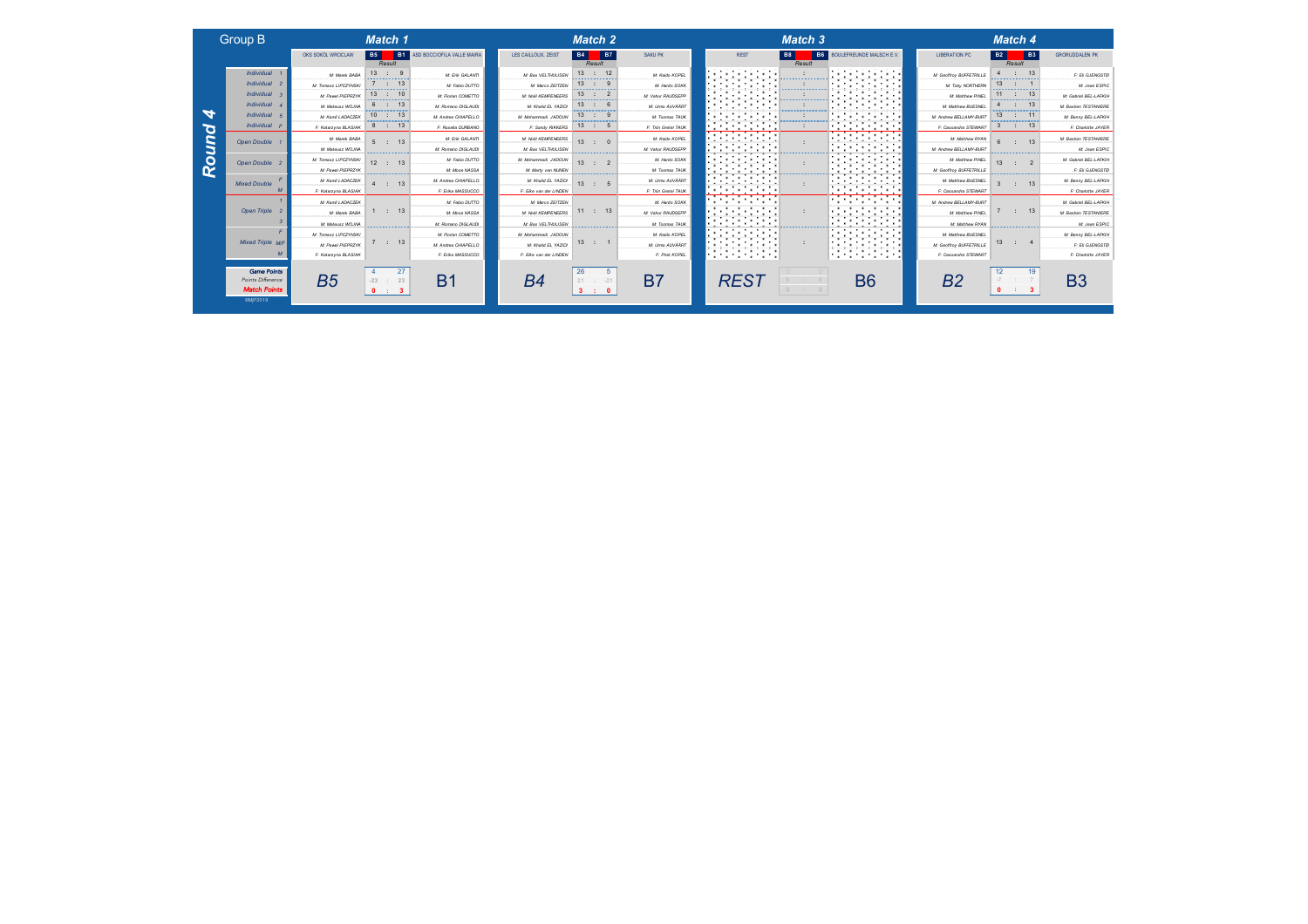### Group B *Match 1 Match 2*

*Round 5*

Round

്റ

©MjP2019

|                                         | <b>LIBERATION PC</b>                   | <b>B7</b><br><b>B2</b>              | SAKU PK              | OKS SOKÓL WROCLAW                                                          | B5<br><b>B8</b>                         | <b>REST</b>                                                                     | ASD BOCCIOFILA VALLE MAIRA | I B1                                    | <b>B6</b> BOULEFREUNDE MALSCH E.V | LES CAILLOUX, ZEIST       | <b>B3</b><br><b>B4</b>               | <b>GRORUDDALEN PK</b>  |
|-----------------------------------------|----------------------------------------|-------------------------------------|----------------------|----------------------------------------------------------------------------|-----------------------------------------|---------------------------------------------------------------------------------|----------------------------|-----------------------------------------|-----------------------------------|---------------------------|--------------------------------------|------------------------|
|                                         |                                        | Result                              |                      |                                                                            | Result                                  |                                                                                 |                            | Result                                  |                                   |                           | Result                               |                        |
| Individual 1                            | M: Andrew BELLAMY-BURT                 | $\therefore$ 13<br><b></b>          | M: Kaido KOPEL       | the control of the control of<br>.                                         |                                         | the company of the company<br>.                                                 | M: Romano DIGLAUDI         | 13<br>.                                 | M: Christian ROYER                | M: Bas VELTHUIJSEN        | 13<br>.                              | M: Gabriel BEL-LAFKII- |
| Individual 2                            | M: Matthew BUESNEL<br>---------------- | .                                   | M: Umro AUVÄÄRT      |                                                                            |                                         | .<br>.<br><b><i>Contractor Company</i></b>                                      | M: Florian COMETTO<br>.    | 13<br>-------------                     | M: Philippe JANKOWSKI             | M: Marco ZEITZEN          | 13<br><b><i><u>PARK MARK</u></i></b> | F: Eli GJENGSTO        |
| Individual 3                            | M: Matthew RYAN                        | 13<br>------------                  | M: Hardo SOKK        |                                                                            | . <u>.</u>                              | .                                                                               | M: Andrea CHIAPELLO<br>.   | 13<br>.                                 | M: Laurent DIOT                   | M: Noël KEMPENEERS        |                                      | M: Benny BEL-LAFKII    |
| Individual                              | M: Toby NORTHERN                       | a sa matangan sa matang             | M: Toomas TAUK       | .<br>.                                                                     |                                         | . <u>.</u> .<br>the company's com-<br>.                                         | M: Luca ABBA               | 10<br><b>September 2000</b>             | M: Rachid BELHAID                 | M: Khalid EL YAZIDI       | 13                                   | M: Bastien TESTANIERE  |
| Individual 5                            | M: Matthew PINEL                       | 13<br>$\mathbb{R}$<br>.             | M: Vahur RAUDSEPP    | .                                                                          |                                         | .<br>the company of the company of the                                          | M: Fabio DUTTO             | 13<br>.                                 | M: Roger SIBKA                    | M: Mohammadi JADOUN       | 13<br>- 0<br>.                       | M: Jean ESPIC          |
| Individual F                            | F: Cassandra STEWART                   | $\therefore$ 13<br>6                | F: Triin Gretel TAUK | .                                                                          |                                         | .                                                                               | F: Rosella DURBANO         | <b>COLLECTION</b><br>13                 | F: Sabrina ROYER                  | F: Sandy RIKKERS          | 9<br>million.<br>-13                 | F: Charlotte JAYER     |
| Open Double 1                           | M: Geoffroy BUFFETRILLE                | 12 : 13                             | M: Umro AUVÄÄRT      | .<br>.                                                                     |                                         | the company's company's company's<br>.                                          | M: Romano DIGLAUDI         | 13 <sup>1</sup>                         | M: Roger SIBKA                    | M: Mohammadi JADOUN       | 13 <sub>1</sub>                      | M: Bastien TESTANIERE  |
|                                         | M: Matthew BUESNEL                     | .                                   | M: Heigo KULLANG     | .<br>.                                                                     |                                         | the control of the con-                                                         | M: Florian COMETTO         | .                                       | M: Rachid BELHAID                 | M: Marty van NUNEN        |                                      | M: Jean ESPIC          |
| Open Double 2                           | M: Matthew PINEL                       | 13 <sup>13</sup><br><b>Contract</b> | M: Hardo SOKK        | .<br>.                                                                     |                                         | .                                                                               | M: Erik GALANTI            | 13 <sup>1</sup>                         | M: Laurent DIOT                   | M: Khalid EL YAZIDI       | 13 <sup>1</sup>                      | M: Gabriel BEL-LAFKII- |
|                                         | M: Toby NORTHERN                       | <b>Construction Construction</b>    | M: Toomas TAUK       | the control of the control of<br><b>Contract Communication</b>             |                                         | the contract of the contract of the contract of<br>.                            | M: Luca ABBA'              | a sa manang manang manang               | M: Christian ROYER                | M: Bas VELTHUIJSEN        | <u>an manang manang manang sa</u>    | F: Eli GJENGSTO        |
| <b>Mixed Double</b>                     | M: Matthew RYAN                        | : 13                                | M: Kaido KOPEL       | .<br>the company's company's company's                                     |                                         | .<br>the contract of the contract of the<br>and the contract of the contract of | M: Fabio DUTTO             | 13<br>$\mathbb{R}^n$                    | M: Phillope JANKOWSKI             | M: Marco ZEITZEN          | 13<br><b>COLLECT</b>                 | M: Benny BEL-LAFKII-   |
| $\overline{M}$                          | F: Cassandra STEWART                   |                                     | F: Piret KOPEL       | .<br>.                                                                     |                                         | the company of the company of                                                   | F: Rosella DURBANO         |                                         | F: Sabrina ROYER                  | F: Marsha NUIJTEN         |                                      | F: Charlotte JAYER     |
|                                         | M: Andrew BELLAMY-BURT                 |                                     | M. Vahur RAUDSEPP    | the company's company's<br>ويرودون والمرود والمرورة والمرورة               |                                         | the company of the company of                                                   | M: Romano DIGLAUDI         |                                         |                                   | M: Marco ZEITZEN          |                                      | M: Bastien TESTANIERE  |
| Open Triple 2                           | M: Matthew BUESNEL                     | 13 : 10                             | M: Hardo SOKK        | .<br>.                                                                     |                                         | <b>Service Control</b><br>a participante a construction                         | M: Rorian COMETTO          | 13<br>$\therefore$ 6                    | M: Philippe JANKOWSKI             | M: Bas VELTHUIJSEN        | $\therefore$ 9<br>13                 | M: Jean ESPIC          |
|                                         | M: Matthew RYAN                        | <b>Construction Construction</b>    | M: Toomas TAUK       | the contract of the contract of the contract of<br>.                       | <b><i>Construction Construction</i></b> | the contract of the contract of<br>.<br>.                                       | M: Luca ABBA'              | <b>Service American Service Advisor</b> | F: Sabrina ROYER                  | <b>M: Noël KEMPENEERS</b> | <b>Service Advisory Concernsive</b>  | F: Charlotte JAYER     |
|                                         | M: Matthew PINEL                       |                                     | M: Kaido KOPEL       | .<br>the company's company's company's<br>. .<br>ومستحصر والمتحدث والمتحدث |                                         | .<br>the control of the control of the<br>والمتوسط والمتوسط والمتواردة          | M: Andrea CHIAPELLO        |                                         | M: Roger SIBKA                    | M: Mohammadi JADOUN       |                                      | M: Gabriel BEL-LAFKII- |
| <b>Mixed Triple M/F</b>                 | M: Toby NORTHERN                       | 5 : 13                              | M: Umo AUVÄÄRT       | .<br>the control of the control of the                                     |                                         | .<br>the control of the control of the                                          | M: Fabio DUTTO             | 13<br><b>Contract</b>                   | M: Rachid BELHAID                 | M: Khalid EL YAZIDI       | 13 : 5                               | M: Benny BEL-LAFKII-   |
| M                                       | F: Cassandra STEWART                   |                                     | F: Piret KOPEL       | .                                                                          |                                         | a sa mga magaalaysin ng mga magaalaysin<br>.                                    | F: Erika MASSUCCO          |                                         | F: Patricia STÖCKBAUER            | F: Marsha NUIJTEN         |                                      | F: Eli GJENGSTO        |
|                                         |                                        |                                     |                      |                                                                            |                                         |                                                                                 |                            |                                         |                                   |                           |                                      |                        |
| <b>Game Points</b><br>Points Difference |                                        |                                     |                      |                                                                            |                                         |                                                                                 |                            | $17 -$<br>$-17$                         |                                   |                           | 24<br>17<br>$-17$                    |                        |
|                                         | B2                                     |                                     | B7                   | B5                                                                         |                                         | <b>RES</b>                                                                      | B1                         |                                         | B <sub>6</sub>                    | B4                        |                                      | B3                     |
| <b>Match Points</b>                     |                                        |                                     |                      |                                                                            |                                         |                                                                                 |                            | $\Omega$                                |                                   |                           |                                      |                        |

|                          | <b>LIBERATION PC</b>        | <b>B7</b><br><b>B2</b>             | SAKU PK                | <b>B8</b><br>OKS SOKÓL WROCLAW<br><b>B5</b>                          | <b>REST</b>                                                                                                   | ASD BOCCIOFILA VALLE MAIR | <b>B1</b>                                                                                                                                                                                                                                        | BOULEFREUNDE MALSCH E.V. | LES CAILLOUX, ZEIST                  | <b>B3</b><br><b>B4</b>                   | <b>GRORUDDALEN PK</b>        |
|--------------------------|-----------------------------|------------------------------------|------------------------|----------------------------------------------------------------------|---------------------------------------------------------------------------------------------------------------|---------------------------|--------------------------------------------------------------------------------------------------------------------------------------------------------------------------------------------------------------------------------------------------|--------------------------|--------------------------------------|------------------------------------------|------------------------------|
|                          |                             | Result                             |                        | Result                                                               |                                                                                                               |                           | Result                                                                                                                                                                                                                                           |                          |                                      | Result                                   |                              |
| Individual 1             | M: Andrew BELLAMY-BURT<br>. | : 13<br>------------               | M: Kaido KOPEL<br>.    | and the company of the com-<br>. <b>.</b> .                          | the company of the company<br>.<br>.                                                                          | M: Romano DIGLAUDI        | 13<br>.                                                                                                                                                                                                                                          | M: Christian ROYER       | M: Bas VELTHUIJSEN                   | .                                        | M: Gabriel BEL-LAFKII-       |
| Individual 2             | M: Matthew BUESNEL          | 13                                 | M: Umo AUVÄÄRT         | <b>PERSONAL</b>                                                      | .<br>.                                                                                                        | M: Florian COMETTO        | 13                                                                                                                                                                                                                                               | M: Phillope JANKOWSKI    | M: Marco ZEITZEN                     | 13                                       | F: Eli GJENGSTO              |
| Individual 3             | M: Matthew RYAN             | 13<br>.                            | M: Hardo SOKK          | .<br>. <u></u>                                                       | .<br>.                                                                                                        | M: Andrea CHIAPELLO       | 13<br>.                                                                                                                                                                                                                                          | M: Laurent DIOT          | M: Not KEMPENEERS                    | .                                        | M: Benny BEL-LAFKII-         |
| Individual               | M: Toby NORTHERN            | - 13<br>5.<br>-------------        | M: Toomas TAUK         |                                                                      | .                                                                                                             | M: Luca ABBA'             | 10 <sup>1</sup><br>13<br>---------------                                                                                                                                                                                                         | M: Rachid BELHAID        | M: Khalid EL YAZIDI                  | 12<br>13<br>--------------               | <b>M: Bastien TESTANIERE</b> |
| Individual 5             | M: Matthew PINEL            | 13<br>: 8<br>.                     | M: Vahur RAUDSEPP      |                                                                      | and a series of the contract of the                                                                           | M: Fabio DUTTO            | 13<br>. <u>.</u> .                                                                                                                                                                                                                               | M: Roger SIBKA           | M: Mohammadi JADOUN                  | 13                                       | M: Jean ESPIC                |
| Individual               | F: Cassandra STEWART        | 6<br>$\therefore$ 13               | F: Triin Gretel TAUK   | .<br>.                                                               | .<br>.                                                                                                        | F: Rosella DURBANO        | 13                                                                                                                                                                                                                                               | F: Sabrina ROYER         | F: Sandy RIKKERS                     | -13<br>$\sim$                            | F: Charlotte JAYER           |
| pen Double               | M: Geoffroy BUFFETRILLE     | 12 : 13                            | M: Umro AUVÄÄRT        | .<br>.<br><b></b>                                                    | the company of the company of the<br>.                                                                        | M: Romano DIGLAUDI        | 13                                                                                                                                                                                                                                               | M: Roger SIBKA           | M: Mohammadi JADOUN                  |                                          | M: Bastien TESTANIERE        |
|                          | M: Matthew BUESNEL          | .                                  | M: Heigo KULLANG       | .<br>.                                                               | .<br>the contract of the contract of the                                                                      | M: Rorian COMETTO         | .                                                                                                                                                                                                                                                | M: Rachid BELHAID        | M: Marty van NUNEN                   | .                                        | M: Jean ESPIC                |
| pen Double 2             | M: Matthew PINEL            | 13                                 | M: Hardo SOKK          | .<br>and a second company of the second second<br>.                  | and the company of the company of<br>.<br>--------------------<br><b><i>Committee Committee Committee</i></b> | M: Erik GALANTI           | 13                                                                                                                                                                                                                                               | M: Laurent DIOT          | M: Khalid EL YAZIDI                  | 13                                       | M: Gabriel BEL-LAFKII-       |
|                          | M: Toby NORTHERN            | <u> Santa Caracteria (m. 1888)</u> | M: Toomas TAUK         | and the state of the state of<br>.<br><b>Service Service Service</b> | . .                                                                                                           | M: Luca ABBA              | ----------------                                                                                                                                                                                                                                 | M: Christian ROYER       | M: Bas VELTHUIJSEN                   | <u>a sa sana sa sana sa sa s</u>         | F: Eli GJENGSTO              |
| xed Double               | M: Matthew RYAN             | $\mathbf{R}$<br>13                 | M: Kaido KOPEL         | .<br>the contract of the contract of                                 | .<br>the control of the control of the                                                                        | M: Fabio DUTTO            | 13<br>$6 \overline{6}$                                                                                                                                                                                                                           | M: Phillope JANKOWSKI    | M: Marco ZEITZEN                     | 13<br>$\Omega$                           | M: Benny BEL-LAFKII          |
|                          | F: Cassandra STEWART        |                                    | F: Piret KOPEL         | .<br><b>STATE OF STATE OF STATE</b><br>. .                           | .<br>.                                                                                                        | F: Rosella DURBANO        |                                                                                                                                                                                                                                                  | F: Sabrina ROYER         | F: Marsha NUIJTEN                    |                                          | F: Charlotte JAYER           |
|                          | M: Andrew BELLAMY-BURT      |                                    | M: Vahur RAUDSEPP<br>. | .<br>.<br>.<br><b></b>                                               | the control of the control of<br>.                                                                            | M: Romano DIGLAUDI        |                                                                                                                                                                                                                                                  |                          | $\ldots \ldots M$ : Me Marco ZEITZEN |                                          | M. Bastien TESTANERE         |
| Open Triple <sub>2</sub> | M: Matthew BUESNEL          | 13 : 10                            | M: Hardo SOKK          | .<br>.<br>and a complete the complete state of the complete          | the company of the company of<br>companies are companies and                                                  | M: Rorian COMETTO         | 13<br>6                                                                                                                                                                                                                                          | M: Philippe JANKOWSKI    | M: Bas VELTHUIJSEN                   | $\mathcal{G}$<br>13<br><b>COLLECTION</b> | M: Jean ESPIC                |
|                          | M: Matthew RYAN             | <u> a concerta de concerta </u>    | M: Toomas TAUK         | the contract of the contract of the<br><b>State State State</b>      | .<br>the company's company's                                                                                  | M: Luca ABBA              | <b><i><u>Programmation Control Control Control Control Control Control Control Control Control Control Control Control Control Control Control Control Control Control Control Control Control Control Control Control Control Contr</u></i></b> | F: Sabrina ROYER         | M: Noël KEMPENEERS                   | <u>an manazaran ana manazaran a</u>      | F: Charlotte JAYER           |
|                          | M: Matthew PINEL            |                                    | M: Kaido KOPEL         | .<br>والمستحيل والمتحدث                                              | .<br>والمتواصل والمتواصل والمراد                                                                              | M: Andrea CHIAPELLO       |                                                                                                                                                                                                                                                  | M: Roger SIBKA           | M: Mohammadi JADOUN                  |                                          | M: Gabriel BEL-LAFKII-       |
| <b>Mixed Triple M/F</b>  | M: Toby NORTHERN            | 5 : 13                             | M: Umo AUVÄÄRT         | .<br>the contract of the contract of                                 | .<br>the control of the control of the                                                                        | M: Fabio DUTTO            | 13<br><b>COL</b>                                                                                                                                                                                                                                 | M: Rachid BELHAID        | M: Khalid EL YAZIDI                  | 13<br>-5<br><b>STATE</b>                 | M: Benny BEL-LAFKII-         |
| M                        | F: Cassandra STEWART        |                                    | F: Piret KOPEL         | an an an Aonaichte an Aonaichte<br>.                                 | .                                                                                                             | F: Erika MASSUCCO         |                                                                                                                                                                                                                                                  | F: Patricia STÖCKBAUER   | F: Marsha NULITEN                    |                                          | F: Eli GJENGSTO              |
|                          |                             |                                    |                        |                                                                      |                                                                                                               |                           |                                                                                                                                                                                                                                                  |                          |                                      |                                          |                              |
| <b>Game Points</b>       |                             |                                    |                        |                                                                      |                                                                                                               |                           | 24                                                                                                                                                                                                                                               |                          |                                      | 24                                       |                              |
| Points Difference        | B <sub>2</sub>              | $-3$<br>$\sim$                     | B7                     | B <sub>5</sub>                                                       | RES <sup>-</sup>                                                                                              | B1                        | 17                                                                                                                                                                                                                                               | <b>B6</b>                | B4                                   | 17<br>$-17$                              | B3                           |
| <b>Match Points</b>      |                             | $\mathbf{3}$                       |                        |                                                                      |                                                                                                               |                           |                                                                                                                                                                                                                                                  |                          |                                      |                                          |                              |

| <b>B1</b><br>ASD BOCCIOFILA VALLE MAIRA |                 |        | <b>B6</b>                | BOLILEEREUNDE MALSCHIE V | <b>LES CAILLOUX, ZEIST</b> | <b>B4</b> |     |
|-----------------------------------------|-----------------|--------|--------------------------|--------------------------|----------------------------|-----------|-----|
|                                         |                 | Result |                          |                          |                            |           | Res |
| M: Romano DIGLAUDI                      | 13              |        | $\overline{2}$           | M: Christian ROYER       | M: Bas VELTHUIJSEN         | 13        |     |
| M: Rorian COMETTO                       | 13              | ÷      | $\overline{4}$           | M: Phillope JANKOWSKI    | M: Marco ZEITZEN           | 13        |     |
| M: Andrea CHIAPELLO                     | 13              |        | 6                        | M: Laurent DIOT          | <b>M. NON KEMPENEERS</b>   | 9         |     |
| M: Luca ABBA*                           | 10              |        | 13                       | M: Rachid BELHAID        | M: Khalid EL YAZIDI        | 13        |     |
| M: Fabio DUTTO                          | 13              |        | $\mathbf{0}$             | M: Roger SIBKA           | M: Mohammadi JADOUN        | 13        |     |
| F: Rosella DURBANO                      | $\overline{7}$  | ÷      | 13                       | F: Sabrina ROYER         | F: Sandy RIKKERS           | 9         |     |
| M: Romano DIGLAUDI                      | 13              |        | $\Omega$                 | M: Roger SIBKA           | M: Mohammadi JADOUN        | 9         |     |
| M: Rorian COMETTO                       |                 |        |                          | M: Rachid BELHAID        | M: Marty van NUNEN         |           |     |
| M: Erik GALANTI                         | 13              |        | $\overline{3}$           | M: Laurent DIOT          | M: Khalid EL YAZIDI        | 13        |     |
| M: Luca ABBA'                           |                 |        |                          | M: Christian ROYER       | M: Bas VELTHUIJSEN         |           |     |
| M: Fabio DUTTO                          | $6\overline{6}$ |        | 13                       | M: Phillope JANKOWSKI    | M: Marco ZEITZEN           | 13        |     |
| F: Rosella DURBANO                      |                 |        |                          | F: Sabrina ROYER         | F: Marsha NUIJTEN          |           |     |
| M: Romano DIGLAUDI                      |                 |        |                          | M: Laurent DIOT          | M: Marco ZEITZEN           |           |     |
| M: Rorian COMETTO                       | 13              |        | 6                        | M: Phillope JANKOWSKI    | M: Bas VELTHUIJSEN         | 13        |     |
| M: Luca ABBA'                           |                 |        |                          | F: Sabrina ROYER         | M: Noël KEMPENEERS         |           |     |
| M: Andrea CHIAPELLO                     |                 |        |                          | M: Roger SIBKA           | M: Mohammadi JADOUN        |           |     |
| M: Fabio DUTTO                          | 13              | ċ,     | $\overline{\phantom{0}}$ | M: Rachid BELHAID        | M: Khalid EL YAZIDI        | 13        |     |
| F: Erika MASSUCCO                       |                 |        |                          | F: Patricia STÖCKBAUER   | F: Marsha NUIJTEN          |           |     |
|                                         |                 |        |                          |                          |                            |           |     |



## *Match 3 Match 4*

|        | <b>B6</b>      | BOULEEREUNDE MALSCHIEV | <b>LES CAILLOUX, ZEIST</b> | <b>B4</b>    |        | B <sub>3</sub> | <b>GRORUDDALEN PK</b> |
|--------|----------------|------------------------|----------------------------|--------------|--------|----------------|-----------------------|
| Result |                |                        |                            |              | Result |                |                       |
|        | $\overline{2}$ | M: Christian ROYER     | M: Bas VELTHUIJSEN         | 13           |        | 6              | M: Gabriel BEL-LAFKIH |
|        | 4              | M: Phillope JANKOWSKI  | M: Marco ZEITZEN           | 13           |        | 4              | F: Eli GJENGSTØ       |
|        | 6              | M: Laurent DIOT        | M: Noël KEMPENEERS         | 9            |        | 13             | M: Benny BEL-LAFKIH   |
|        | 13             | M: Rachid BELHAID      | M: Khalid EL YAZIDI        | 13           |        | 12             | M: Bastien TESTANIERE |
|        | $\Omega$       | M: Roger SIBKA         | M: Mohammadi JADOUN        | 13           |        | $\overline{0}$ | M: Jean ESPIC         |
|        | 13             | F: Sabrina ROYER       | F: Sandy RIKKERS           | 9            |        | 13             | F: Charlotte JAYER    |
|        | $\Omega$       | M: Roger SIBKA         | M: Mohammadi JADOUN        | $\mathbf{Q}$ |        | 13             | M: Bastien TESTANIERE |
|        |                | M: Rachid BELHAID      | M: Marty van NUNEN         |              |        |                | M: Jean ESPIC         |
|        | 3              | M: Laurent DIOT        | M: Khalid EL YAZIDI        | 13           |        | 9              | M: Gabriel BEL-LAFKIH |
|        |                | M: Christian ROYER     | M: Bas VELTHUIJSEN         |              |        |                | F: Eli GJENGSTØ       |
|        | 13             | M: Phillope JANKOWSKI  | M: Marco ZEITZEN           | 13           | ł,     | $\mathbf 0$    | M: Benny BEL-LAFKIH   |
|        |                | F: Sabrina ROYER       | F: Marsha NUIJTEN          |              |        |                | F: Charlotte JAYER    |
|        |                | M: Laurent DIOT        | M: Marco ZEITZEN           |              |        |                | M: Bastien TESTANIERE |
|        | 6              | M: Phillope JANKOWSKI  | M: Bas VELTHUIJSEN         | 13           |        | 9              | M: Jean ESPIC         |
|        |                | F: Sabrina ROYER       | <b>M: Noël KEMPENEERS</b>  |              |        |                | F: Charlotte JAYER    |
|        |                | M: Roger SIBKA         | M: Mohammadi JADOUN        |              |        |                | M: Gabriel BEL-LAFKIH |
|        | $\overline{2}$ | M: Rachid BELHAID      | M: Khalid EL YAZIDI        | 13           |        | 5              | M: Benny BEL-LAFKIH   |
|        |                | F: Patricia STÖCKBAUER | F: Marsha NUIJTEN          |              |        |                | F: Eli GJENGSTØ       |
|        |                |                        |                            |              |        |                |                       |

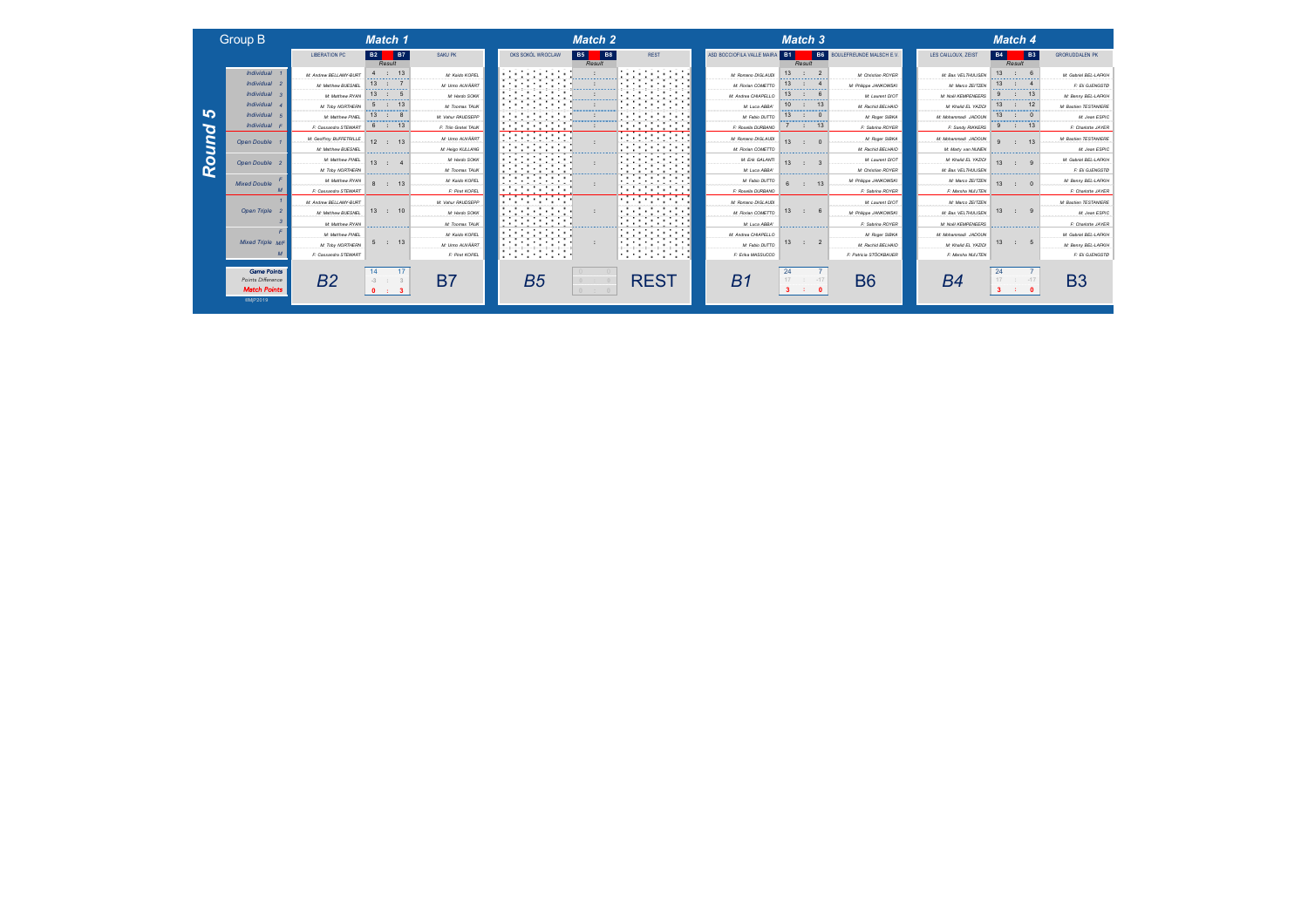| Group B |  |  |
|---------|--|--|
|         |  |  |

*Round 6*

Round

 $\bullet$ 

*Match Points* ©MjP2019

|                         | LES CAILLOUX, ZEIST                   | <b>B4</b><br><b>B1</b><br>Result               | ASD BOCCIOFILA VALLE MAIRA          | OKS SOKOL WROCLAW         | <b>B7</b><br><b>B5</b><br>Result | SAKU PK                            | <b>LIBERATION PC</b>                                                                                       | <b>B8</b><br><b>B2</b><br>Result                     | <b>REST</b>                                                                                                                                                                                                                                                                   | <b>BOULEFREUNDE MALSCH E.V</b> | <b>B3</b><br>I B6<br>Result             | <b>GRORUDDALEN PK</b>        |
|-------------------------|---------------------------------------|------------------------------------------------|-------------------------------------|---------------------------|----------------------------------|------------------------------------|------------------------------------------------------------------------------------------------------------|------------------------------------------------------|-------------------------------------------------------------------------------------------------------------------------------------------------------------------------------------------------------------------------------------------------------------------------------|--------------------------------|-----------------------------------------|------------------------------|
| Individual 1            | M: Khalid EL YAZIDI<br>. <del>.</del> | $\therefore$ 3<br><b></b>                      | M: Luca ABBA'                       | M: Tomasz LIPCZYNSKI<br>. | 13<br>$\cdot$ : 7<br><b></b>     | M: Vahur RAUDSEPP<br>.             | the company of the company<br>.                                                                            | .                                                    | and the company of the company<br>.                                                                                                                                                                                                                                           | M: Rachid BELHAID<br>.         | 13<br>.                                 | M: Gabriel BEL-LAFKII-       |
| Individual 2            | M: Bas VELTHUUSEN                     | -------------                                  | M: Romano DIGLAUDI                  | M: Pawel PIEPRZYK         | 13<br>-------------              | M: Hardo SOKK                      | .                                                                                                          |                                                      | .<br><b>The contract of the contract of the contract</b>                                                                                                                                                                                                                      | M: Philippe JANKOWSKI          | 13<br><b></b>                           | F: Eli GJENGSTO              |
| Individual 3            | M: Noel KEMPENEERS                    | .                                              | M: Fabio DUTTO                      | M: Marek BABA<br>.        | 6<br>.                           | M: Umo AUVÄÄRT                     | . .<br>. .<br>.<br>.                                                                                       |                                                      | and the state of the state of<br>.<br>.                                                                                                                                                                                                                                       | M: Laurent DIOT<br>.           | 13                                      | M: Benny BEL-LAFKII          |
| Individual 4            | M: Marco ZEITZEN                      | ,,,,,,,,,,,,,,,,,,                             | M: Florian COMETTO                  | M: Mateusz WOJNA          | 13<br>-------------              | M: Kaido KOPEL                     | the company of the company<br>.                                                                            | <b><i>Construction Construction Construction</i></b> | the contract of the contract of the<br>.                                                                                                                                                                                                                                      | M: Roger SIBKA                 |                                         | <b>M: Bastien TESTANIERE</b> |
| Individual 5            | M: Mohammadi JADOUN                   | : 13<br>.                                      | M: Andrea CHIAPELLO                 | M: Kamil LADACZEK         | 13<br>. <u>.</u> .               | M: Toomas TAUK                     | .<br>the contract of the contract of the                                                                   |                                                      | . .<br>the contract of the contract of<br>.                                                                                                                                                                                                                                   | M: Gilbert BODEIN              | 10                                      | M: Jean ESPIC                |
| Individual F            | F: Sandy RIKKERS                      | 10 <sup>10</sup><br>$\therefore$ 13            | F: Rosella DURBANO                  | F: Katarzyna BLASIAK      | : 13<br>ೆ                        | F: Thin Gretel TAUK                | .                                                                                                          |                                                      | .<br>.                                                                                                                                                                                                                                                                        | F: Sabrina ROYER               | 11<br>13<br>- 12                        | F: Charlotte JAYER           |
| Open Double 1           | M: Mohammadi JADOUN                   | $\therefore$ 13<br>$\mathbf{a}$                | M: Romano DIGLAUDI                  | M: Mateusz WOJNA          | 13<br>-6                         | M: Toomas TAUK                     | .<br>.<br>. .<br>.<br>.                                                                                    |                                                      | <u> The Communication of the Communication of the Communication of the Communication of the Communication of the Communication of the Communication of the Communication of the Communication of the Communication of the Commun</u><br>.<br>an experience representative and | M: Laurent DIOT                | 13 <sup>1</sup>                         | M: Jean ESPIC                |
|                         | M: Khald EL YAZIDI                    | .                                              | M: Florian COMETTO                  | M: Kamil LADACZEK         | .                                | M: Hardo SOKK                      | .<br>.                                                                                                     |                                                      | .<br>.                                                                                                                                                                                                                                                                        | M: Eugene GACKEL               | .                                       | F: Eli GJENGSTO              |
| Open Double 2           | M: Noti KEMPENEERS                    | 13 <sup>1</sup>                                | M: Erik GALANTI                     | M: Tomasz LIPCZYNSKI      | 13                               | M: Urmo AUVÄÄRT                    | the contract of the contract of the<br>. .<br>.<br>the contract of the contract of the                     |                                                      | .<br>المتمسين والمتستنب                                                                                                                                                                                                                                                       | M: Rachid BELHAID              | 12 <sup>1</sup><br>13 <sup>1</sup>      | <b>M: Bastien TESTANIERE</b> |
|                         | M: Bas VELTHUUSEN                     |                                                | M: Fabio DUTTO                      | M: Pawel PIEPRZYK         | <b>Construction Advisors</b>     | M: Heigo KULLANG                   | the contract of the contract of the<br>the control of the components of<br>the contract of the contract of |                                                      | .                                                                                                                                                                                                                                                                             | M: Gilbert BODEIN              | <u> Alexander Alexander Alexander (</u> | M: Benny BEL-LAFKII          |
| <b>Mixed Double</b>     | M: Marco ZEITZEN                      | 13 : 9                                         | M: Andrea CHIAPELLO                 | M: Marek BABA             | 12 : 13                          | M: Kaido KOPEL                     | .<br>.<br>.                                                                                                |                                                      | .<br>the contract of the contract of the<br>and the company of the company<br>.                                                                                                                                                                                               | M: Philippe JANKOWSKI          | 13<br>$\cdots$                          | M: Gabriel BEL-LAFKII-       |
|                         | F: Sandy RIKKERS                      |                                                | F: Rosella DURBANO                  | F: Katarzyna BLASIAK      |                                  | F: Piret KOPEL                     | .<br>.                                                                                                     |                                                      | .                                                                                                                                                                                                                                                                             | F: Sabrina ROYER               |                                         | F: Charlotte JAYER           |
|                         | $\ldots \ldots M$ : Me Marco ZEITZEN  |                                                | $\ldots \ldots \ldots M$ Luca ABBA' | M: Mateusz WOJNA          |                                  | M: Kaido KOPEL<br>. <del>. .</del> | .<br>.                                                                                                     |                                                      | and the company of the company<br>المتستشير المتستشير                                                                                                                                                                                                                         | M: Philippe JANKOWSKI          |                                         | M: Bastien TESTANIERE        |
| Open Triple 2           | <b>M: NHH KEMPENEERS</b>              | 13 : 9                                         | M: Romano DIGLAUDI                  | M: Kamil LADACZEK         | : 13                             | M: Toomas TAUK                     | .<br>.<br><b>The Contract Contract Contract Contract</b>                                                   |                                                      | .<br>the contract of the contract of                                                                                                                                                                                                                                          | M: Laurent DIOT                | 13<br>6<br><b>COLLECTION</b>            | M: Jean ESPIC                |
|                         | M: Bas VELTHUUSEN                     | <b><i><u>Programmation Contractors</u></i></b> | M: Florian COMETTO                  | M: Marek BABA             | <b>Service Service Services</b>  | M: Hardo SOKK                      | .<br>.<br>.                                                                                                | and the contract of the components of                | the contract of the contract of the<br>.<br>.                                                                                                                                                                                                                                 | M: Eugene GACKEL               | <b>Service Service Service Service</b>  | F: Charlotte JAYER           |
|                         | M: Mohammadi JADOUN                   |                                                | M: Andrea CHIAPELLO                 | M: Tomasz LIPCZYNSKI      |                                  | M: Urmo AUVÄÄRT                    | the contract of the contract of the<br>. .<br>.<br>.                                                       |                                                      | and the company of the company                                                                                                                                                                                                                                                | F: Patricia STOCKBAUER         |                                         | M: Gabriel BEL-LAFKII-       |
| <b>Mixed Triple M/F</b> | M: Khalid EL YAZIDI                   | $\therefore$ 13                                | M: Fabio DUTTO                      | M: Pawel PIEPRZYK         | 13<br>$\therefore$ 5             | M: Heigo KULLANG                   | .<br>.                                                                                                     |                                                      | .<br>the contract of the contract of the<br>an sa bagaim na bagaim na bagaim na b                                                                                                                                                                                             | M: Roger SIBKA                 | 5<br>13<br><b>COLLEGE</b>               | M: Benny BEL-LAFKII-         |
| $\overline{M}$          | F: Sandy RIKKERS                      |                                                | F: Erika MASSUCCO                   | F: Katarzyna BLASIAK      |                                  | F: Thin Gretel TAUK                | .                                                                                                          |                                                      | .                                                                                                                                                                                                                                                                             | M: Rachid BELHAID              |                                         | F: Eli GJENGSTO              |
|                         |                                       |                                                |                                     |                           |                                  |                                    |                                                                                                            |                                                      |                                                                                                                                                                                                                                                                               |                                |                                         |                              |

| Game Points<br>nts Difference<br>atch Points |  | A.C<br>ю |  |  | . . |  |
|----------------------------------------------|--|----------|--|--|-----|--|
|----------------------------------------------|--|----------|--|--|-----|--|

| <b>Group B</b>          |                                    | Match 1                              |                                        |                      | Match 2                            |                      |                                                                     | Match 3                                                  |                                                                                                |                                                           |           | Match 4                                                                                                                                                                                                                                          |                        |
|-------------------------|------------------------------------|--------------------------------------|----------------------------------------|----------------------|------------------------------------|----------------------|---------------------------------------------------------------------|----------------------------------------------------------|------------------------------------------------------------------------------------------------|-----------------------------------------------------------|-----------|--------------------------------------------------------------------------------------------------------------------------------------------------------------------------------------------------------------------------------------------------|------------------------|
|                         | LES CAILLOUX, ZEIST                | B4  <br><b>B1</b><br>Result          | ASD BOCCIOFILA VALLE MAIRA             | OKS SOKÓL WROCLAW    | <b>B5</b><br><b>B7</b><br>Result   | SAKU PK              | <b>LIBERATION PC</b>                                                | <b>B8</b><br><b>B2</b><br>Result                         | <b>REST</b>                                                                                    | <b>BOULEFREUNDE MALSCH E.</b>                             | <b>B6</b> | <b>B3</b><br>Result                                                                                                                                                                                                                              | <b>GRORUDDALEN PK</b>  |
| Individual 1            | M: Khalid EL YAZIDI                | 13 : 3<br><b>************</b>        | M: Luca ABBA*                          | M: Tomasz LIPCZYNSK  | 13 : 7<br>.                        | M: Vahur RAUDSEPP    | .<br>.                                                              | . <b>.</b>                                               | and the company of the company<br>.                                                            | M: Rachid BELHAIL                                         | 13        | .                                                                                                                                                                                                                                                | M: Gabriel BEL-LAFKII- |
| Individual 2            | M: Bas VELTHUUSEN                  | -13<br>.                             | M: Romano DIGLAUDI<br>---------------- | M: Pawel PIEPRZYJ    | 13<br>                             | M: Hardo SOKK        | .                                                                   |                                                          | .                                                                                              | M: Philippe JANKOWSK                                      | 13        | <b></b>                                                                                                                                                                                                                                          | F: Eli GJENGSTO        |
| Individual              | M: Noël KEMPENEERS                 | 13<br>.                              | M: Fabio DUTTO                         | M: Marek BABA        | 6<br>.                             | M: Urmo AUVÄÄRT      | .<br>.<br>. <u>.</u>                                                |                                                          | .<br>.                                                                                         | M: Laurent DIOT                                           | 13        | .                                                                                                                                                                                                                                                | M: Benny BEL-LAFKII-   |
| Individual 4            | M: Marco ZEITZEN                   | -13<br>$\mathbf{r}$                  | M: Florian COMETTO                     | M: Mateusz WOJNA     | 13<br>: 10                         | M: Kaido KOPEL       | the contract of the contract of the<br>.<br>and and the second con- | <b><i><u>A CONTRACTOR CONTRACTOR</u></i></b>             | the contract of the contract of the<br>.                                                       | M: Roger SIBKA                                            |           |                                                                                                                                                                                                                                                  | M: Bastien TESTANIERE  |
| Individual !            | M: Mohammadi JADOUN                | : 13<br>.                            | M: Andrea CHIAPELLO                    | M: Kamil LADACZEK    | 13<br>.                            | M: Toomas TAUK       | .                                                                   |                                                          | .<br>the contract of the contract of<br>.                                                      | M: Gilbert BODEIN                                         | 10        | 13<br>.                                                                                                                                                                                                                                          | M: Jean ESPIC          |
| Individual              | F: Sandy RIKKERS                   | 10 <sup>10</sup><br>: 13             | F: Rosella DURBANO                     | F: Katarzyna BLASIAK | : 13<br>õ                          | F: Triin Gretel TAUK | .<br>.<br>$\blacksquare$                                            |                                                          | .<br>.                                                                                         | F: Sabrina ROYER                                          | 11        | 13                                                                                                                                                                                                                                               | F: Charlotte JAYEF     |
| Open Double             | M: Mohammadi JADOUN                | $\therefore$ 13<br>$9^{\circ}$       | M: Romano DIGLAUDI                     | M: Mateusz WOJNA     | 13<br>-6                           | M: Toomas TAUK       | .<br>.<br>.<br>.                                                    |                                                          | .<br>.<br>an experience representative and                                                     | M: Laurent DIOT                                           | 13        |                                                                                                                                                                                                                                                  | M: Jean ESPIC          |
|                         | M: Khalid EL YAZIDI                | .                                    | M: Florian COMETTO                     | M: Kamil LADACZEK    | .                                  | M: Hardo SOKK        | .                                                                   |                                                          | and the company of the company                                                                 | M: Eugene GACKEL                                          |           | .                                                                                                                                                                                                                                                | F: Eli GJENGSTO        |
| Open Double             | M: Notil KEMPENEERS                | 13 : 7                               | M: Erik GALANTI                        | M: Tomasz LIPCZYNSKI | $13$ :                             | M: Urmo AUVÄÄRT      | .<br>,,,,,,,,,,,,,,,,,,,,                                           |                                                          | .                                                                                              | M: Rachid BELHAID<br><b>ALC: YES: 20</b><br>_____________ | 12        | 13 <sub>1</sub>                                                                                                                                                                                                                                  | M: Bastien TESTANIERE  |
|                         | M: Bas VELTHUIJSEN                 | <u> Santa Caracteria (m. 1888)</u>   | M: Fabio DUTTO                         | M: Pawal PIEPRZYK    | <b><i><u>Programmation</u></i></b> | M: Heigo KULLANG     | .<br><b>STATISTICS</b>                                              | ,,,,,,,,,,,,,,,,,,,,,,,                                  | the contract of the contract of the con-<br>.<br>the contract of the contract of the           | M: Gilbert BODEIN                                         |           | <b>Second-American Seconds</b>                                                                                                                                                                                                                   | M: Benny BEL-LAFKII-   |
| <b>Mixed Double</b>     | M: Marco ZEITZEN                   | 13<br>$\mathcal{G}$<br>$\mathcal{L}$ | M: Andrea CHIAPELLO                    | M: Marek BABA        | $12$ :<br>13                       | M: Kaido KOPEL       | .<br>the company of the company of the                              |                                                          | .<br>the contract of the contract of the<br>and a second control of the second control of<br>. | M: Philippe JANKOWSKI                                     | 13        | $\cdot$ 0                                                                                                                                                                                                                                        | M: Gabriel BEL-LAFKII- |
|                         | F: Sandy RIKKERS                   |                                      | F: Rosella DURBANO                     | F: Katarzyna BLASIAK |                                    | F: Piret KOPEL       | .<br>.                                                              |                                                          | .                                                                                              | F: Sabrina ROYER                                          |           |                                                                                                                                                                                                                                                  | F: Charlotte JAYEF     |
|                         | M: Marco ZEITZEN<br>. <sup>.</sup> |                                      | M: Luca ABBA'<br>.                     | M: Mateusz WOJNA     |                                    | M: Kaido KOPEL       | .<br>.<br>.                                                         |                                                          | .<br>.<br>.                                                                                    | M: Philippe JANKOWSKI                                     |           |                                                                                                                                                                                                                                                  | M: Bastien TESTANIERE  |
| <b>Open Triple</b>      | M: Noel KEMPENEERS                 | 13 : 9                               | M: Romano DIGLAUDI                     | M: Kamil LADACZEK    | $\therefore$ 13<br>4               | M: Toomas TAUK       | .<br>.<br>--------------                                            |                                                          | .<br>.                                                                                         | M: Laurent DIOT                                           | 13        | $\sim 100$                                                                                                                                                                                                                                       | M: Jean ESPIC          |
|                         | M: Bas VELTHUUSEN                  | <b>Service Andrew Service</b>        | M: Florian COMETTO                     | M: Marek BABA        | <b><i><u>Programmation</u></i></b> | M: Hardo SOKK        | .                                                                   | <b><i><u>Secretary Construction Construction</u></i></b> | .<br>the contract of the contract of                                                           | M: Eugene GACKEL                                          |           | <b><i><u>Programmation Control Control Control Control Control Control Control Control Control Control Control Control Control Control Control Control Control Control Control Control Control Control Control Control Control Contr</u></i></b> | F: Charlotte JAYER     |
|                         | M: Mohammadi JADOUN                |                                      | M: Andrea CHIAPELLO                    | M: Tomasz LIPCZYNSKI |                                    | M: Urmo AUVÄÄRT      | .<br>.<br>.                                                         |                                                          | .<br>.<br>and the company of the company of the                                                | F: Patricia STÖCKBAUER                                    |           |                                                                                                                                                                                                                                                  | M: Gabriel BEL-LAFKII- |
| <b>Mixed Triple M/F</b> | M: Khalid EL YAZIDI                | : 13                                 | M: Fabio DUTTO                         | M: Pawel PIEPRZYK    | $13$ :                             | M: Heigo KULLANG     | .                                                                   |                                                          | .<br>.                                                                                         | M: Roger SIBKA                                            | 13        | 5                                                                                                                                                                                                                                                | M: Benny BEL-LAFKII    |
|                         | F: Sandy RIKKERS                   |                                      | F: Erika MASSUCCO                      | F: Katarzyna BLASIAK |                                    | F: Thin Grotel TAUK  | <b>Second Construction Construction</b><br>.                        |                                                          | a matsayan na matsayin n<br>.                                                                  | M: Rachid BELHAID                                         |           |                                                                                                                                                                                                                                                  | F: Eli GJENGSTO        |
|                         |                                    |                                      |                                        |                      |                                    |                      |                                                                     |                                                          |                                                                                                |                                                           |           |                                                                                                                                                                                                                                                  |                        |





|                    |              | Match 4 |               |               |
|--------------------|--------------|---------|---------------|---------------|
| <b>GRORUDDALEN</b> | <b>B3</b>    |         |               | CHEV. B6      |
|                    |              | Result  |               |               |
| M: Gabriel BEL     | 6            |         | 13            | ELHAID        |
| F: Eli GJ          | $\sqrt{5}$   |         | 13            | OWSKI         |
| M: Benny BEL       | - 6          |         | 13            | nt DIOT       |
| M: Bastien TES'    | 13           |         | $\mathcal{Q}$ | SIBKA         |
| M: Jea             | 13           |         | 10            | <b>SODEIN</b> |
| F: Charlott        | 13           | 11 :    |               | ROYER         |
| M: Jea             | $\mathbf{R}$ |         | 13            | nt DIOT       |

| M: Gilbert BODEIN                                             | שו     | ٠                 |              | M: Jean ESPIO                                                   |
|---------------------------------------------------------------|--------|-------------------|--------------|-----------------------------------------------------------------|
| F: Sabrina ROYER                                              | 11     | $\sim$ 100 $\sim$ | 13           | F: Charlotte JAYER                                              |
| M: Laurent DIOT<br>M: Eugene GACKEL                           | 13     | $\cdot$ :         | $\mathbf{R}$ | M: Jean ESPIO<br>F: Eli GJENGSTO                                |
| M: Rachid BELHAID<br>M: Gilbert BODEIN                        | 12     | $\rightarrow$     | 13           | M: Bastien TESTANIER&<br>M: Benny BEL-LAFKII                    |
| M: Philippe JANKOWSKI<br>F: Sabrina ROYER                     | 13     | - 1               | $\Omega$     | M: Gabriel BEL-LAFKII<br>F: Charlotte JAYER                     |
| M: Philippe JANKOWSKI<br>M: Laurent DIOT<br>M: Eugene GACKEL  | 13     | $\sim$            | 6            | M: Bastien TESTANIER&<br>M: Jean ESPIO<br>F: Charlotte JAYER    |
| F: Patricia STÖCKBAUER<br>M: Roger SIBKA<br>M: Rachid BELHAID | $13$ : |                   | $-5$         | M: Gabriel BEL-LAFKII<br>M: Benny BEL-LAFKII<br>F: Eli GJENGSTO |

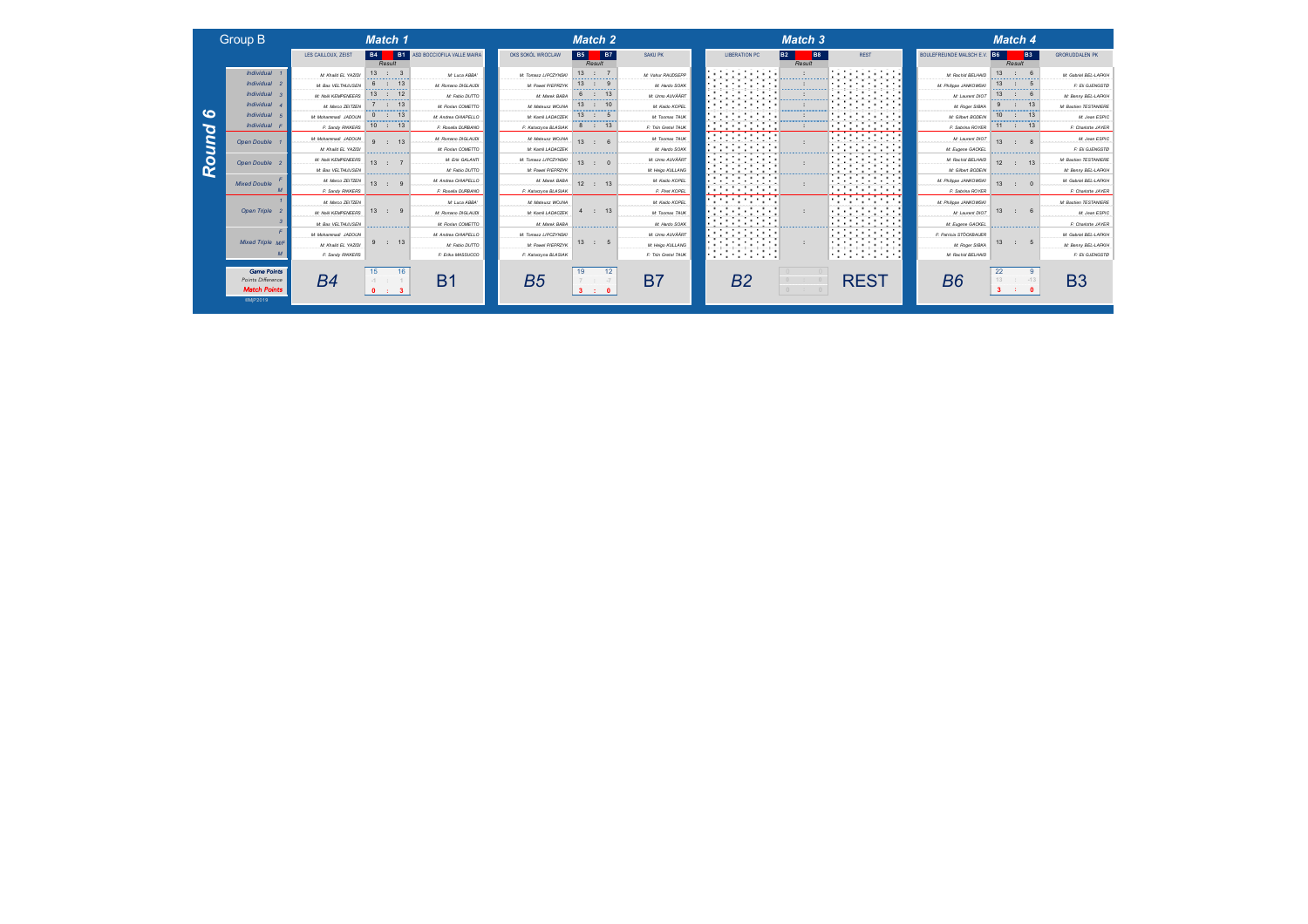| Group B |  |
|---------|--|

*Round 7*

Round 7

*Match Points* ©MjP2019

|                                                                | LES CAILLOUX, ZEIST      | <b>B4</b><br><b>B5</b>                 | OKS SOKÓL WROCLAW    | BOULEFREUNDE MALSCH E.V | I B6<br><b>B2</b>                                     | <b>LIBERATION PC</b>        | <b>REST</b>                                                                                    | <b>B7</b><br><b>B8</b>                                                                                                                                                                                                                           | SAKU PK                                                                                | ASD BOCCIOFILA VALLE MAIRA                 | <b>B3</b><br><b>B1</b>          | <b>GRORUDDALEN PK</b>  |
|----------------------------------------------------------------|--------------------------|----------------------------------------|----------------------|-------------------------|-------------------------------------------------------|-----------------------------|------------------------------------------------------------------------------------------------|--------------------------------------------------------------------------------------------------------------------------------------------------------------------------------------------------------------------------------------------------|----------------------------------------------------------------------------------------|--------------------------------------------|---------------------------------|------------------------|
|                                                                |                          | Result                                 |                      |                         | Result                                                |                             |                                                                                                | Result                                                                                                                                                                                                                                           |                                                                                        |                                            | Result                          |                        |
| Individual :                                                   | M: Mohammadi JADOUN<br>. | 10 <sup>1</sup><br>: 13<br>----------- | M: Mateusz WOJNA     | M: Rachid BELHAID       | 13<br><b></b>                                         | M: Andrew BELLAMY-BURT<br>. | the company of the company<br>.                                                                |                                                                                                                                                                                                                                                  | and the company of the company<br>.                                                    | M: Romano DIGLAUDI<br>-------------------- | 13<br>.                         | M: Gabriel BEL-LAFKII- |
| Individual 2                                                   | M: Khalid EL YAZIDI      | 13                                     | M: Marnic RARA       | M: Roger SIBKA          | 13<br>------------                                    | M: Matthew PINEL            | .                                                                                              |                                                                                                                                                                                                                                                  | and the company of the<br>.                                                            | M: Erik GALANTI                            | 13                              | M: Bastien TESTANIERE  |
| Individual 3                                                   | M: Marco ZEITZEN         | 13<br>------------                     | M: Pawel PIEPRZYK    | M: Philippe JANKOWSKI   | 13<br><b></b>                                         | M: Toby NORTHERN            | .<br>.                                                                                         | .                                                                                                                                                                                                                                                | the control of the control of<br><b><i>Committee Street</i></b><br>.                   | M: Fabio DUTTO                             | 13<br>.                         | M: Benny BEL-LAFKII    |
| Individual 4                                                   | M: Noël KEMPENEERS       | 13<br><u>ana manana manan</u>          | M: Tomasz LIPCZYNSKI | M: Christian ROYER      | 13<br>$\therefore$ 10<br><u> Alexandria (m. 1888)</u> | M: Matthew RYAN             | <b>Contract Contract Contract</b><br><b>Contract Contract</b><br>.<br>. .<br><b>CONTRACTOR</b> | <b><i><u>Programmation Control Control Control Control Control Control Control Control Control Control Control Control Control Control Control Control Control Control Control Control Control Control Control Control Control Contr</u></i></b> | the control of the control of the<br>.                                                 | M: Florian COMETTO                         | 13<br>,,,,,,,,,,,,,,,,,,,,      | F: Eli GJENGSTO        |
| Individual 5                                                   | M: Marty van NUNEN       | 13<br>$\therefore$ 5<br>.              | M: Kamil LADACZEK    | M: Laurent DIO1         | 13<br>$\therefore$ 3<br>.                             | M: Geoffroy BUFFETRILLE     | .                                                                                              |                                                                                                                                                                                                                                                  | .<br>and a series of the series of the                                                 | M: Luca ABBA'                              | 13<br>$\mathbb{R}^n$<br>.       | M: Jean ESPIC          |
| Individual F                                                   | F: Marsha NUIJTEN        | 13<br>$\therefore$ 6                   | F: Katarzyna BLASIAK | F: Sabrina ROYER        | $\therefore$ 12<br>13                                 | F: Cassandra STEWART        | .<br>. .<br>.                                                                                  |                                                                                                                                                                                                                                                  | .<br>the company of the company of                                                     | F: Rosella DURBANO                         | 13<br>10                        | F: Charlotte JAYER     |
| Open Double 1                                                  | M: Noël KEMPENEERS       | $11$ :<br>13                           | M: Marek BABA        | M: Roger SIBKA          | 13 <sup>1</sup>                                       | M: Matthew RYAN             | the contract of the contract of the<br>.<br>.                                                  |                                                                                                                                                                                                                                                  | the contract of the contract of<br>.<br>an experience representative and               | M: Romano DIGLAUDI                         | 13<br>11                        | M: Gabriel BEL-LAFKII- |
|                                                                | F: Marsha NUIJTEN        | <b>*************</b>                   | M: Mateusz WOJNA     | M: Eugene GACKEL        | .                                                     | M: Matthew PINEL            | .<br>the company's company's company's                                                         |                                                                                                                                                                                                                                                  | and the company of the com-                                                            | M: Florian COMETTO                         | .                               | M: Jean ESPIC          |
| Open Double 2                                                  | M: Khalid EL YAZIDI      | 13<br>$\sim$ $\sim$                    | M: Pawel PIEPRZYK    | M: Rachid BELHAID       | 11:13                                                 | M: Matthew BUESNEL          | .<br>the contract of the contract of the                                                       |                                                                                                                                                                                                                                                  |                                                                                        | M: Fabio DUTTO                             | 10<br>13 <sup>1</sup>           | M: Bastien TESTANIERE  |
|                                                                | M: Marty van NUNEN       | <u> Santa Caracteria (m. 1888)</u>     | M: Tomasz LIPCZYNSKI | M: Christian ROYER      | <b><i><u>Programmation</u></i></b>                    | M: Geoffroy BUFFETRILLE     | the contract of the contract of<br>.                                                           | a sa matangan sa matangan sa sa                                                                                                                                                                                                                  | the contract of the contract of the<br>.                                               | M: Luca ABBA'                              | ,,,,,,,,,,,,,,,,,,,,,           | F: Charlotte JAYER     |
| <b>Mixed Double</b>                                            | M: Marco ZEITZEN         | 13<br>$\sim$ 100 $\sim$                | M: Kamil LADACZEK    | M: Phillope JANKOWSKI   | 13 <sup>1</sup><br>$\therefore$ 3                     | M: Andrew BELLAMY-BURT      | .<br>.                                                                                         |                                                                                                                                                                                                                                                  | .                                                                                      | M: Andrea CHIAPELLO                        | 13                              | M: Benny BEL-LAFKII-   |
|                                                                | F: Elke van der LINDEN   |                                        | F: Katarzyna BLASIAK | F: Patricia STOCKBAUER  |                                                       | F: Cassandra STEWART        | .<br>.                                                                                         |                                                                                                                                                                                                                                                  | .                                                                                      | F: Rosella DURBANO                         |                                 | F: Eli GJENGSTO        |
|                                                                | M: Marco ZEITZEN         |                                        | M: Marek BABA        | M: Phillppe JANKOWSKI   |                                                       | M: Matthew PINEL            | .<br>.<br>وبيتنا والمتحدث والمتحدث والمتحدث                                                    |                                                                                                                                                                                                                                                  | and the company of the company                                                         | M: Romano DIGLAUDI                         |                                 | M: Bastien TESTANIERE  |
| Open Triple 2                                                  | <b>M: NHH KEMPENEERS</b> | $\therefore$ 13<br>$5 -$               | M: Mateusz WO INA    | M: Eugene GACKEL        | $\therefore$ 13                                       | M: Toby NORTHERN            | .<br>the contract of the contract of the<br>and the process process and computer               |                                                                                                                                                                                                                                                  | and the company of the com-                                                            | M: Erik GALANTI                            | 13<br>$\mathcal{L}$             | M: Jean ESPIC          |
|                                                                | M: Marty van NUNEN       | <u> San American American (</u>        | M: Kamil LADACZEK    | M: Laurent DIOT         | <b><i><u>Programmation</u></i></b>                    | M: Andrew BELLAMY-BURT      | the contract of the contract of<br>.<br>the contract of the con-                               | <b><i>Construction Construction Construction</i></b>                                                                                                                                                                                             | the contract of the contract of the<br>the company of the company of<br>.              | M: Luca ABBA'                              | <b>Service Andrew Schwarzen</b> | F: Charlotte JAYER     |
|                                                                | M: Mohammadi JADOUN      |                                        | M: Tomasz LIPCZYNSKI | M: Roger SIBKA          |                                                       | M: Matthew BUESNEL          | .<br>فالمستحقق والمستحقق والمتعارض                                                             |                                                                                                                                                                                                                                                  | .<br>the control of the control of the con-<br>والمتواصل والمتواصل والمتواصل والمتوارث | M: Fabio DUTTO                             |                                 | M: Gabriel BEL-LAFKIH  |
| <b>Mixed Triple M/F</b>                                        | M: Khalid EL YAZIDI      | 13 : 7                                 | M: Pawel PIEPRZYK    | M: Rachid BELHAID       | $\overline{2}$<br>13<br>$\sim$ 100 $\sim$             | M: Matthew RYAN             | .<br>.<br>an an am an an an an                                                                 |                                                                                                                                                                                                                                                  | .<br>.<br>an sa bagaim na bagaim na bagaim na b                                        | M: Florian COMETTO                         | $\therefore$ 9<br>13            | M: Benny BEL-LAFKII-   |
| $\overline{M}$                                                 | F: Elke van der LINDEN   |                                        | F: Katarzyna BLASIAK | F: Patricia STOCKBAUER  |                                                       | F: Cassandra STEWART        | .                                                                                              |                                                                                                                                                                                                                                                  | .                                                                                      | F: Erika MASSUCCO                          |                                 | F: Eli GJENGSTO        |
| <b>Game Points</b><br>Points Difference<br><b>Match Points</b> | B4                       | $11 : -11$                             | <b>B5</b>            | B6                      | 20                                                    | <b>B2</b>                   | <b>RES1</b>                                                                                    |                                                                                                                                                                                                                                                  | B7                                                                                     | Bʻ                                         | 23<br>15<br>$-15$               | B3                     |
|                                                                |                          | <b>STAR</b>                            |                      |                         | <b>STAR</b>                                           |                             |                                                                                                |                                                                                                                                                                                                                                                  |                                                                                        |                                            |                                 |                        |

|                            | Match 1                            |                        |                          | Match 2                                                                                                                                                                                                                                                      |                                      |            |                                             |                                             | Match 3                                                                                                                                                                                                                                          |                                                                                         |                               | Match 4                                          |                              |
|----------------------------|------------------------------------|------------------------|--------------------------|--------------------------------------------------------------------------------------------------------------------------------------------------------------------------------------------------------------------------------------------------------------|--------------------------------------|------------|---------------------------------------------|---------------------------------------------|--------------------------------------------------------------------------------------------------------------------------------------------------------------------------------------------------------------------------------------------------|-----------------------------------------------------------------------------------------|-------------------------------|--------------------------------------------------|------------------------------|
| <b>LES CAILLOUX, ZEIST</b> | <b>B5</b><br><b>B4</b><br>Result   | OKS SOKÓL WROCLAW      | BOULEFREUNDE MALSCH E.V. | <b>B2</b><br><b>B6</b><br>Result                                                                                                                                                                                                                             | <b>LIBERATION PC</b>                 |            | <b>REST</b>                                 |                                             | <b>B7</b><br><b>B8</b><br>Result                                                                                                                                                                                                                 | SAKU PK                                                                                 | ASD BOCCIOFILA VALLE MAIRA B1 | <b>B3</b><br>Result                              | <b>GRORUDDALEN PK</b>        |
| M: Mohammadi JADOUN        | $10-10$<br>$\therefore$ 13<br>.    | M: Mateusz WOJNA       | M: Rachid BELHAID        | 13<br>.                                                                                                                                                                                                                                                      | M: Andrew BELLAMY-BURT               |            | $\sim$                                      |                                             | .                                                                                                                                                                                                                                                | the company's company's company's<br>. .                                                | M: Romano DIGLAUDI            | 13                                               | M: Gabriel BEL-LAFKII-       |
| M: Khalid EL YAZIDI        | 13                                 | M: Marek BABA          | M: Roger SIBKA           | 13<br>-5<br>.                                                                                                                                                                                                                                                | M: Matthew PINEL                     |            |                                             |                                             |                                                                                                                                                                                                                                                  | <b>COL</b>                                                                              | M: Erik GALANTI               | 13                                               | <b>M: Bastien TESTANIERE</b> |
| M: Marco ZEITZEN           | 13<br>.                            | M: Pawel PIEPRZYK<br>. | M: Philippe JANKOWSKI    | 13<br>.                                                                                                                                                                                                                                                      | M: Toby NORTHERN                     |            |                                             | . .<br>. <u>.</u>                           |                                                                                                                                                                                                                                                  | 76 F<br>. .<br>.<br>. .                                                                 | M: Fabio DUTTO                | 13<br>.                                          | M: Benny BEL-LAFKII-         |
| M: Noël KEMPENEERS         | 13<br>,,,,,,,,,,,,,,,,,,           | M: Tomasz LIPCZYNSKI   | M: Christian ROYER       | 13<br>10<br><b><i><u>Programmation Contractor Contractor Contractor Contractor Contractor Contractor Contractor Contractor Contractor Contractor Contractor Contractor Contractor Contractor Contractor Contractor Contractor Contractor Contrac</u></i></b> | M: Matthew RYAN                      |            |                                             |                                             | <b>All Constitutions of the Constitution</b>                                                                                                                                                                                                     |                                                                                         | M: Florian COMETTO            | 13<br><u> Alexandria (Alexandria Controlator</u> | F: Eli GJENGSTO              |
| M: Marty van NUNEN         | 13<br>.                            | M: Kamil LADACZEK      | M: Laurent DIOT          | 13<br>-3<br>.<br>$\sim$ $\sim$ $\sim$                                                                                                                                                                                                                        | M: Geoffroy BUFFETRILLE              |            |                                             | $\blacksquare$<br>.                         | .                                                                                                                                                                                                                                                |                                                                                         | M: Luca ABBA                  | 13<br>.                                          | M: Jean ESPIC                |
| F: Marsha NUIJTEN          | 13<br>$\mathbb{R}^n$               | F: Katarzyna BLASIAK   | F: Sabrina ROYER         | 13<br>12<br>$\mathbb{R}^n$                                                                                                                                                                                                                                   | F: Cassandra STEWART                 |            |                                             | .                                           |                                                                                                                                                                                                                                                  | .<br>. .<br>.                                                                           | F: Rosella DURBANO            | 13<br>10                                         | F: Charlotte JAYER           |
| M: Noël KEMPENEERS         | 11<br>13                           | M: Marek BABA          | M: Roger SIBKA           | 13<br>$\mathbf{3}$                                                                                                                                                                                                                                           | M: Matthew RYAN                      |            |                                             | .<br>.<br>.                                 |                                                                                                                                                                                                                                                  | the contract of the contract of<br>$\blacksquare$<br>THE R. P. LEWIS CO., LANSING MICH. | M: Romano DIGLAUDI            | 11<br>13<br><b>A</b>                             | M: Gabriel BEL-LAFKII-       |
| F: Marsha NUIJTEN          | .                                  | M: Mateusz WOJNA       | M: Eugene GACKEL         | .                                                                                                                                                                                                                                                            | M: Matthew PINEL                     |            |                                             | .<br>.                                      |                                                                                                                                                                                                                                                  | <b>COLOR</b><br>.<br>. .<br><b>COLLECT</b><br>$\blacksquare$                            | M: Florian COMETTO            |                                                  | M: Jean ESPIC                |
| M: Khalid EL YAZIDI        | 13<br>$\cdot$ 4                    | M: Pawel PIEPRZYK      | M: Rachid BELHAID        | $\div$ 13<br>11                                                                                                                                                                                                                                              | M: Matthew BUESNEL                   |            | .<br>and the company of the company of<br>. | <b>Contract Contract Contract</b>           |                                                                                                                                                                                                                                                  | .<br><b>The Commission Commission</b><br>the company's company's<br>- 11                | M: Fabio DUTTO                | 10<br>13<br>10.11                                | M: Bastien TESTANIERE        |
| M: Marty van NUNEN         | <b><i><u>Programmation</u></i></b> | M: Tomasz LIPCZYNSKI   | M: Christian ROYER       | <b><i><u>Programmation</u></i></b>                                                                                                                                                                                                                           | M: Geoffroy BUFFETRILLE              |            |                                             | the company's company's company's<br>.      | ,,,,,,,,,,,,,,,,,,,,,,,                                                                                                                                                                                                                          | . .                                                                                     | M: Luca ABBA                  | ,,,,,,,,,,,,,,,,,,,,,,                           | F: Charlotte JAYER           |
| M: Marco ZEITZEN           | 13                                 | M: Kamil LADACZEK      | M: Phillope JANKOWSKI    | 13<br>$\overline{\mathbf{3}}$                                                                                                                                                                                                                                | M: Andrew BELLAMY-BURT               |            | .                                           | .<br>the company of the company of the<br>. | . .                                                                                                                                                                                                                                              | . .<br>the company's company's company's company's<br>. <b>.</b><br>.                   | M: Andrea CHIAPELLO           | 13<br>5                                          | M: Benny BEL-LAFKII-         |
| F: Elke van der LINDEN     |                                    | F: Katarzyna BLASIAK   | F: Patricia STOCKBAUER   |                                                                                                                                                                                                                                                              | F: Cassandra STEWART                 | . .        |                                             | .                                           |                                                                                                                                                                                                                                                  | .                                                                                       | F: Rosella DURBANO            |                                                  | F: Eli GJENGSTO              |
| M: Marco ZEITZEN           |                                    | M: Marek BABA          | M: Phillope JANKOWSKI    |                                                                                                                                                                                                                                                              | M: Matthew PINEL<br>. <sup>. .</sup> | . .<br>. . | .<br>.<br>.                                 |                                             |                                                                                                                                                                                                                                                  | .<br>.                                                                                  | M: Romano DIGLAUDI            |                                                  | M: Bastien TESTANIERE        |
| M: Noël KEMPENEERS         | : 13<br>5                          | M: Mateusz WOJNA       | M: Eugene GACKEL         | $\therefore$ 13                                                                                                                                                                                                                                              | M: Toby NORTHERN                     | . .        | .                                           |                                             |                                                                                                                                                                                                                                                  | <b>Contract Contract Contract</b><br>. .<br>.<br>.                                      | M: Erik GALANTI               | 13<br>$\mathbb{R}^n$                             | M: Jean ESPIC                |
| M: Marty van NUNEN         | ---------------                    | M: Kamil LADACZEK      | M: Laurent DIOT          | <b><i><u>Programmation</u></i></b>                                                                                                                                                                                                                           | M: Andrew BELLAMY-BURT               |            |                                             | the company's company's company's<br>.<br>. | <b><i><u>Programmation Control Control Control Control Control Control Control Control Control Control Control Control Control Control Control Control Control Control Control Control Control Control Control Control Control Contr</u></i></b> | .                                                                                       | M: Luca ABBA                  | ,,,,,,,,,,,,,,,,,,,,,                            | F: Charlotte JAYER           |
| M: Mohammadi JADOUN        |                                    | M: Tomasz LIPCZYNSKI   | M: Roger SIBKA           |                                                                                                                                                                                                                                                              | M: Matthew BUESNEL                   | . .        | والمستحصر والمستحدث والمراج                 | .<br>the company's company's company's      |                                                                                                                                                                                                                                                  | .<br>the contract of the contract of<br>and the company of the company                  | M: Fabio DUTTO                |                                                  | M: Gabriel BEL-LAFKII-       |
| M: Khalid EL YAZIDI        | 13<br>$\mathbb{R}^n$               | M: Pawel PIEPRZYK      | M: Rachid BELHAID        | $\therefore$ 2<br>13                                                                                                                                                                                                                                         | M: Matthew RYAN                      | . .        | .                                           |                                             | ÷.                                                                                                                                                                                                                                               | .<br>. .<br><b>STATE</b><br><b>Service</b><br>$\sim$                                    | M: Florian COMETTO            | 13<br>$\mathcal{Q}$<br>$\mathbb{R}^n$            | M: Benny BEL-LAFKII-         |
| F: Elke van der LINDEN     |                                    | F: Katarzyna BLASIAK   | F: Patricia STOCKBAUER   |                                                                                                                                                                                                                                                              | F: Cassandra STEWART                 | . .        | and the company of the company of the<br>.  |                                             |                                                                                                                                                                                                                                                  | .                                                                                       | F: Erika MASSUCCO             |                                                  | F: Eli GJENGSTO              |
|                            |                                    |                        |                          |                                                                                                                                                                                                                                                              |                                      |            |                                             |                                             |                                                                                                                                                                                                                                                  |                                                                                         |                               | $\sim$<br>$\sim$                                 |                              |

| 2                                             |                                                                                                              |             | <b>Match 3</b>         |         |                                                                                                | <b>Match</b>                        |
|-----------------------------------------------|--------------------------------------------------------------------------------------------------------------|-------------|------------------------|---------|------------------------------------------------------------------------------------------------|-------------------------------------|
| $\overline{\mathbf{2}}$                       | <b>LIBERATION PC</b>                                                                                         | <b>REST</b> | <b>B7</b><br><b>B8</b> | SAKU PK | ASD BOCCIOFILA VALLE MAIRA                                                                     | <b>B1</b>                           |
| $\overline{7}$<br>5<br>Ō<br>$\mathbf{0}$<br>3 | M: Andrew BELLAMY-BURT<br>M: Matthew PINEL<br>M: Toby NORTHERN<br>M: Matthew RYAN<br>M: Geoffroy BUFFETRILLE |             | Result                 |         | M: Romano DIGLAUDI<br>M: Erik GALANTI<br>M: Fabio DUTTO<br>M: Florian COMETTO<br>M: Luca ABBA* | Resul<br>13<br>13<br>13<br>13<br>13 |
| $\overline{2}$                                | F: Cassandra STEWART<br>M: Matthew RYAN                                                                      |             |                        |         | F: Rosella DURBANO<br>M: Romano DIGLAUDI                                                       | 13                                  |
| 3                                             | M: Matthew PINEL                                                                                             |             |                        |         | M: Florian COMETTO                                                                             | 11                                  |
| 3                                             | M: Matthew BUESNEL<br>M: Geoffroy BUFFETRILLE                                                                |             |                        |         | M: Fabio DUTTO<br>M: Luca ABBA'                                                                | 13                                  |
| 3                                             | M: Andrew BELLAMY-BURT<br>F: Cassandra STEWART                                                               |             |                        |         | M: Andrea CHIAPELLO<br>F: Rosella DURBANO                                                      | 13                                  |
| 3                                             | M: Matthew PINEL<br>M: Toby NORTHERN<br>M: Andrew BELLAMY-BURT                                               |             |                        |         | M: Romano DIGLAUDI<br>M: Erik GALANTI<br>M: Luca ABBA*                                         | $\boldsymbol{A}$                    |
| $\overline{\phantom{a}}$                      | M: Matthew BUESNEL<br>M: Matthew RYAN<br>F: Cassandra STEWART                                                |             |                        |         | M: Fabio DUTTO<br>M: Florian COMETTO<br>F: Erika MASSUCCO                                      | 13                                  |
|                                               |                                                                                                              |             |                        |         |                                                                                                | 23                                  |



|  | <b>Match</b> |
|--|--------------|
|  |              |
|  |              |

| ASD BOCCIOFILA VALLE MAIRA | <b>B1</b>        |        | B <sub>3</sub> | <b>GRORUDDALEN PK</b>  |
|----------------------------|------------------|--------|----------------|------------------------|
|                            |                  | Result |                |                        |
| M: Romano DIGI AUDI        | 13               | ċ      | 9              | M: Gabriel RFI J AFKIH |
| M: Erik GALANTI            | 13               |        | 8              | M: Bastien TESTANIERE  |
| M: Fahin DUTTO             | 13               |        | 7              | M: Benny BEL-LAFKIH    |
| M: Florian COMETTO         | 13               |        | 5              | F: Eli GJENGSTØ        |
| M: Luca ABBA*              | 13               |        | $\overline{2}$ | M: Jean ESPIC          |
| F: Rosella DURBANO         | 13               |        | 10             | F: Charlotte JAYER     |
| M: Romano DIGI AUDI        | 11               | t      | 13             | M: Gabriel RFI J AFKIH |
| M: Florian COMETTO         |                  |        |                | M: Jean ESPIC          |
| M: Fabio DUTTO             | 13               | t      | 10             | M: Bastien TESTANIERE  |
| M: Luca ABBA*              |                  |        |                | F: Charlotte JAYER     |
| M: Andrea CHIAPELLO        | 13               | ÷      | 5              | M: Benny BEL-LAFKIH    |
| F: Rosella DURBANO         |                  |        |                | F: Eli GJENGSTØ        |
| M: Romano DIGLAUDI         |                  |        |                | M: Bastien TESTANIERE  |
| M: Erik GALANTI            | $\boldsymbol{4}$ | ÷      | 13             | M: Jean ESPIC          |
| M: Luca ARRA*              |                  |        |                | F: Charlotte JAYER     |
| M: Fabio DUTTO             |                  |        |                | M: Gabriel RFI J AFKIH |
| M: Florian COMETTO         | 13               | ÷      | $\mathbf{Q}$   | M: Benny BEL-LAFKIH    |
| F: Frika MASSUCCO          |                  |        |                | F: Eli GJENGSTØ        |
|                            |                  |        |                |                        |